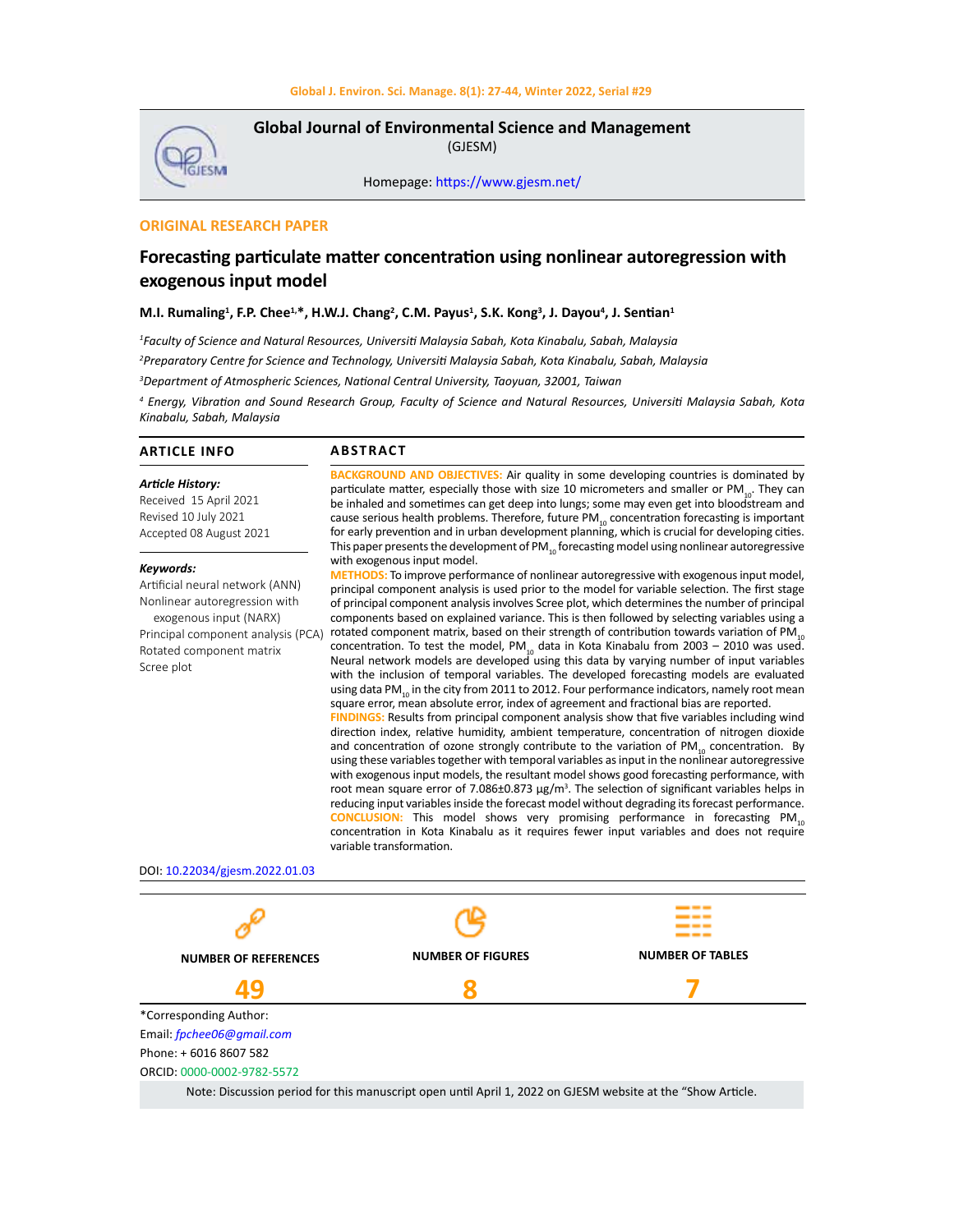#### **INTRODUCTION**

Particulate matter (PM) is one of the components that causes air pollution, along with other gaseous pollutants. In urban areas, substances such as metals, elemental carbon and organic matters make up PM, which can enter human respiratory system and causes various health problems depending on its size and composition (Kim *et al.*[, 2015; Ul-Saufie](#page-16-0) *et al.*, 2013). The health effect is more apparent on children and infants compared to other age groups (Karri *et al.*[, 2018\)](#page-16-0). Due to negative health effects of PM $_{10'}$  it has received much attention from scientific community in recent years. PM $_{10}$ is constantly monitored around the world. In Malaysia, more than 50 air quality monitoring stations across the country collect and store hourly meteorological and air pollutant data, including PM $_{10}$  under Continuous Air Quality Monitoring (CAQM) network ([Dominick](#page-16-0) *et al.*[, 2012\)](#page-16-0). These stations are operated by Alam Sekitar Sdn. Bhd., under administration of Department of Environment (DOE). While Kota Kinabalu is continuously developing, public transportation is still poor in terms of efficiency, reliability, safety and availability ([Besar](#page-16-0)  *et al.*[, 2020](#page-16-0)). Many commuters prefer private vehicles rather than public transportation, which consequently causes traffic congestion, especially during peak hours. High traffic density, especially in commercial areas, lead to high emission of air pollutant, mainly  $PM_{10}$  ([Ul-](#page-16-0)Saufie *et al.*[, 2013\)](#page-16-0). Local authorities are required to manage public transportation and infrastructure in Kota Kinabalu. Furthermore, Kota Kinabalu is a developing city as certain roads and housing areas are currently under development in most areas. Therefore, it is essential to study the long-term forecast model. The forecasting and prediction model is developed as early preventive measures to curb negative impacts of  $PM_{10}$ on health, environment, and economy. Many statistical approaches have been employed in developing  $PM_{10}$ forecasting and prediction model. The most widely used method in model development is regression analysis, particularly the multiple linear regression (MLR) (Abdullah *et al.*, 2016; Özbay *et al.*[, 2011; Ul-Saufie](#page-16-0) *et al.*[, 2013\)](#page-16-0). MLR is relatively simple and does not require data from past research [\(Shahraiyni and Sodoudi,](#page-16-0) [2016](#page-16-0)). Despite the popularity, MLR suffers high multicollinearity in which the predictor variables are highly correlated towards each othe[r \(Abdul Wahab](#page-16-0) *et al.*[, 2005\)](#page-16-0). Principal component regression (PCR) solves the problem by applying principal component analysis (PCA) before MLR [\(Gvozdić](#page-16-0) *et al.*, 2011). This is because PCA converts original predictor variables into principal components (PCs), reducing dimensionality in the process ([Polat and Gunay, 2015\).](#page-16-0) PCR is best suited for linear systems ([Shahraiyni and Sodoudi, 2016\).](#page-16-0) This does not consider non-linear relationship such as the behaviour of PM $_{10}$  at different humidity levels (Lou *et al.*, 2017). To consider non-linear relationship involving PM $_{10}$  concentration, artificial neural network (ANN) is applied in developing  $PM_{10}$  concentration forecast model. ANN is a machine learning technique for model development inspired by biological neural network [\(Franceschi](#page-16-0) *et al.*, 2018). Just like the human brain, ANN obtains relationship between input and output variables based on available dat[a \(Arhami](#page-16-0) *et al.*[, 2013\).](#page-16-0) Artificial neurons in ANN are connected by synaptic weights. Data propagates through neurons by passing through summation of input-weight product and activation function ([Elangasinghe](#page-16-0) *et al.*, 2014), as shown in Fig. 1.

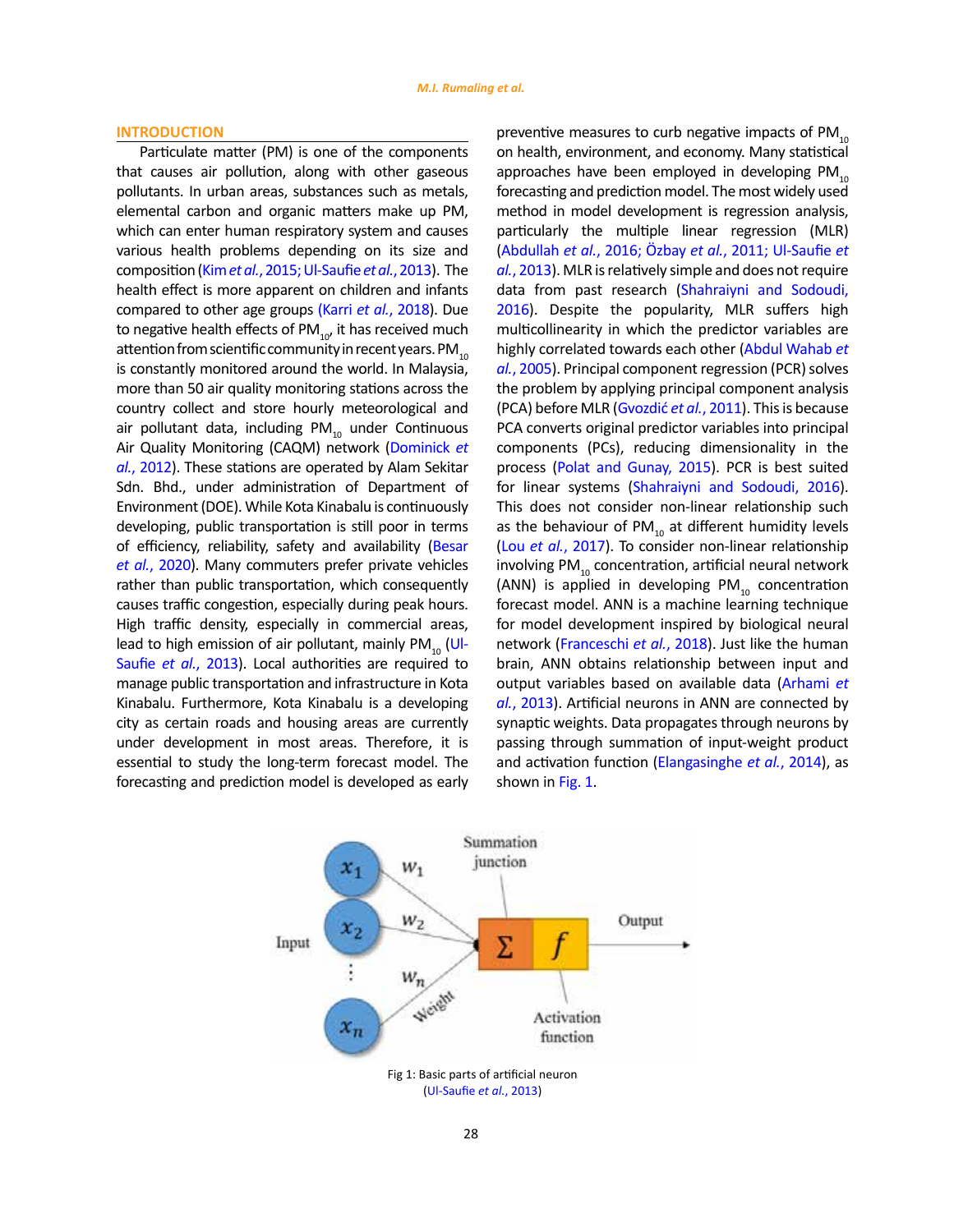#### *Global J. Environ. Sci. Manage., 8(1): 27-44, Winter 2022*

| Author (Year)           | Study area                   | Best development method                                | RMSE $(\mu$ g/m <sup>3</sup> ) |
|-------------------------|------------------------------|--------------------------------------------------------|--------------------------------|
| Ul Saufie et al. (2011) | Seberang Perai, Pulau Pinang | <b>FFBP</b>                                            | 8.369                          |
| Ul-Saufie et al. (2013) | Nilai, Negeri Sembilan       | PCA-ANN and PCA-MLR                                    | 18.269                         |
| Ul-Saufie et al. (2015) | Seberang Perai, Pulau Pinang | <b>FFBP</b>                                            | 18.823                         |
| Abdullah et al. (2018)  | Pasir Gudang, Johor          | RBF with spread number of 0.3 and<br>12 hidden neurons | 41.067                         |
| Abdullah et al. (2019)  | Kuantan, Pahang              | <b>MLP</b>                                             | 5.580                          |

Table 1: Several PM<sub>10</sub> concentration prediction research using ANN model in Malaysia from 2011

evaluating models to predict  $PM_{10}$  concentration in Malaysia, especifically in Peninsular Malaysia. Some of the predictions include long-term and short-term forecasting. Usage of ANN in these studies is more embraced in  $PM_{10}$  concentration forecast studies. [Ul-Saufie](#page-16-0) *et al.,* (2011) studied on developing a prediction model of PM $_{10}$  concentration in Seberang Perai, Pulau Pinang using MLR and feedforward backpropagation (FFBP) neural network. The prediction result showed that the FFBP neural network outperforms MLR due to lower RMSE of the FFBP neural network (8.369 μg/m3) compared to the MLR model (9.938 μg/m3 ). [Ul-Saufie](#page-16-0) *et al.,* [\(2013\)](#page-16-0) then conducted another study on developing daily PM $_{10}$  concentration prediction for Nilai, Negeri Sembilan. Prediction models are developed using MLR and ANN, as well as incorporating both methods with PCA. The result showed that models that incorporate PCA have the best prediction performance, with PCA-ANN having the lowest RMSE for next day prediction  $(11.1071 \mu g/m^3)$ and PCA-MLR having the lowest RMSE for the next two-day (RMSE =  $14.4758 \mu g/m^3$ ) and threeday prediction (RMSE =  $18.2686 \mu g/m^3$ ). Then, another study conducted by Ul-Saufie *et al.,* (2015) compared the performance of FFBP neural network and general regression neural network (GRNN) in predicting hourly PM $_{10}$  concentration for the next three days in Seberang Jaya, a suburban located in Pulau Pinang. It is proven that FFBP generally performed better than GRNN in predicting the next three days of  $PM_{10}$  concentration. Abdullah *et al.,* [\(2018\)](#page-16-0) developed a daily PM<sub>10</sub> concentration forecast model for monitoring stations in Pasir Gudang, Johor using the radial basis function (RBF) model. While RBF model shows good performance during training, its performance significantly plummets during testing. In the following year, [Abdullah](#page-16-0) *et al.* (2019) conducted another study

Several studies had focused on building and

developing a PM10 concentration forecast model in Kuantan, Pahang using the multilayer perceptron (MLP) model, with varying numbers of neurons in the hidden layer and activation function. Although studies on predicting future  $PM_{10}$  concentration in Malaysia was conducted extensively in the past years, the development and evaluation of models have not been conducted in Sabah yet. Table 1 presents several PM $_{10}$  concentration prediction research using ANN model in Malaysia up to 2011.

This study aims to present performance evaluation results for forecast model of  $PM_{10}$  concentration in Kota Kinabalu, Sabah in Malaysia. PM<sub>25</sub> is not focused in this study as monitoring stations across Malaysia do not measure PM<sub>2.5</sub> concentration as of the year 2012. Nonlinear autoregressive with exogenous input (NARX) network was used in several studies in forecasting future  $PM_{10}$  concentration data with various sets of inputs [\(Abdulkadir and Yong, 2014;](#page-16-0) [Saxena and Mathur, 2017; Vijayaraghavan and Mohan,](#page-16-0) [2016](#page-16-0)). Due to its performance, NARX network was used in this study. Models were tested for forecasting performance with different sets of input variables along with principal component analysis (PCA) as the accompanying method. This study was carried out in monitoring station in Kota Kinabalu of Malaysia in 2020.

## **MATERIALS AND METHODS**

#### *Study area and location*

Kota Kinabalu (5.98°N, 116.07°E) is the capital city of Sabah, located at west coast of North Borneo at an altitude of 13 m above sea level, as shown in its map location in [Fig. 2.](#page-3-0) Based on Köppen climate classification, Kota Kinabalu is categorized under tropical rainforest climate (Chang *et al.*[, 2018\)](#page-16-0). Kota Kinabalu experiences a hot and humid climate and seasonal circulation of monsoons ([Djamila](#page-16-0) *et al.*, [2011](#page-16-0)). It is the busiest cities in Sabah as activities such as industry, trading and tourism are concentrated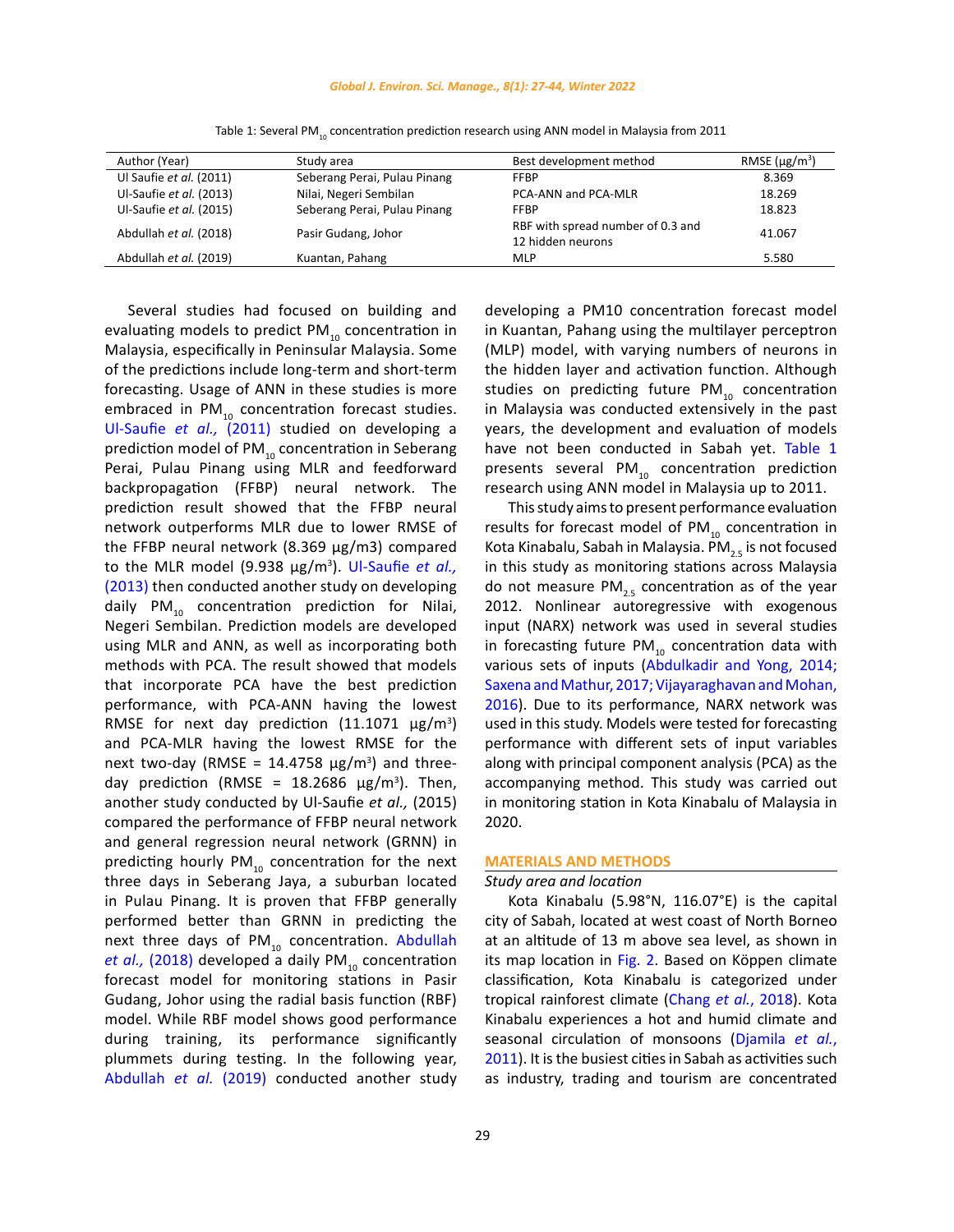*Forecasting PM10 Concentration using NARX*

<span id="page-3-0"></span>

Fig. 2: Geographic location of the study area in Kota Kinabalu, Malaysia

here (Noor *et al.*[, 2014\).](#page-16-0) CA0030 is located in Putatan district, 10 km away from Kota Kinabalu city. Several buildings and infrastructure such as night markets and highway are the possible sources of  $PM_{10}$  measured by CA0030.

One of the monitoring stations in CAQM network, namely CA0030, collects meteorological and air pollutant data in Kota Kinabalu. CA0030 is located in the vicinity of SMK Putatan, approximately 10 km from Kota Kinabalu. This monitoring station collects four meteorological parameters namely wind speed (WS), wind direction (WD), relative humidity (RH) and ambient temperature (Temp). It also collects five concentrations of air pollutants which are carbon monoxide (CO), nitrogen dioxide (NO<sub>2</sub>), ozone (O<sub>3</sub>), sulphur dioxide  $(SO_2)$  and PM<sub>10</sub>. These data are collected at 1-hour interval. 10-year data ranging from 2003 to 2012 were used in this study. Table 2 highlights the descriptive statistics of the PM $_{10}$  data used.

 $\frac{1}{2}$  air **EXECONCO** concentration in Kinabalu from 2003 to 2012 Table 2: Descriptive statistics of PM<sub>10</sub> concentration in Kota

| Descriptive statistics                        | Values |
|-----------------------------------------------|--------|
| Mean $(\mu$ g/m <sup>3</sup> )                | 35.90  |
| Standard Deviation ( $\mu$ g/m <sup>3</sup> ) | 19.10  |
| Skewness                                      | 2.32   |
| Kurtosis                                      | 16.59  |
| Minimum $(\mu g/m^3)$                         | 5      |
| Maximum ( $\mu$ g/m <sup>3</sup> )            | 495    |
| $1st$ Quartile ( $\mu$ g/m <sup>3</sup> )     | 24     |
| Median $(\mu$ g/m <sup>3</sup> )              | 33     |
| 3rd Quartile (µg/m <sup>3</sup> )             | 42     |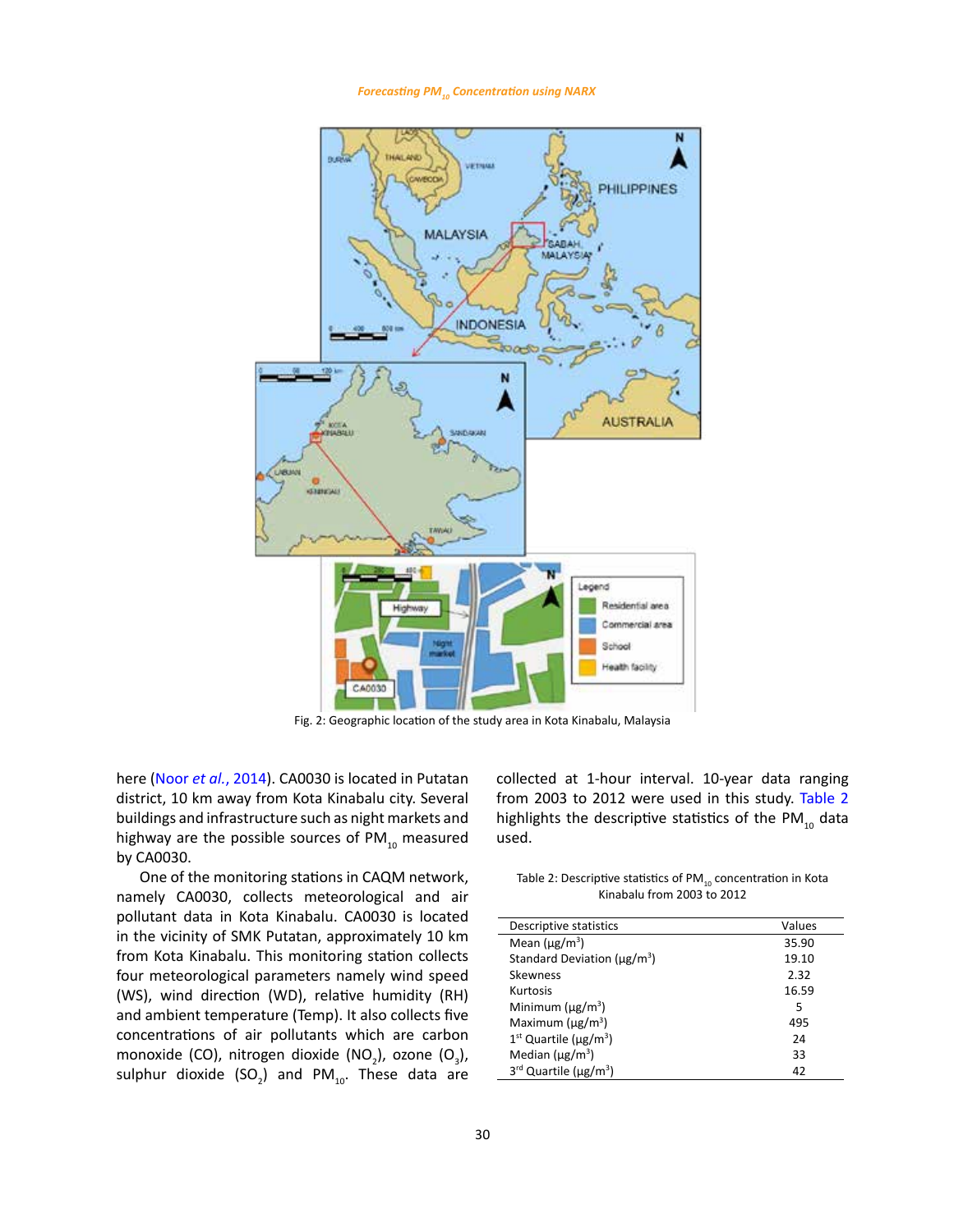## <span id="page-4-0"></span>*Data preparation*

Pre-processing of data is required before it is applied for any calculation or forecast modelling. The pre-processing work includes converting WD to wind direction index (WDI), converting hourly data to daily data, adding day of year (DOY) and month of year (MOY), and removing missing data. Raw data includes WD has discontinuity at 360°. The magnitude of wind direction does not reflect strength of wind itself. To remove discontinuity at 360°, WD was converted into a new variable namely WDI. WD was converted using Eqs. 1 and 2 [\(Vlachogianni](#page-16-0) *et al.*, 2011):

$$
WDI = 1 + \sin(WD - \varphi) \tag{1}
$$

$$
\varphi = W D_{\text{max}} - 90^{\circ} \tag{2}
$$

 $WD_{max}$  in Eq. 2 represents wind direction at maximum PM $_{10}$  concentration, while  $\ddot{o}$  in Eq. 1 is the angle shift caused by  $WD_{max}$ . Both values can be obtained from polar plot of  $PM_{10}$  concentration against wind direction. Average values of  $PM_{10}$ concentration for every direction of 16 wind compass points are used for polar plots. Long-term forecasting model is defined as a model that uses dataset with temporal resolution of at least one day ([Shahraiyni](#page-16-0)  [and Sodoudi, 2016\)](#page-16-0). To develop the model for  $PM_{10}$ concentration, dataset obtained from the monitoring station was converted from hourly to daily temporal resolution. Arithmetic mean was used as 24-hour average value for all variables. As for WD, the average value was calculated using circular mean, which can be calculated using Eq. 3. "atan2" is a MATLAB function that returns the value ranging from 0° to 360°. This function is different from inverse tangent which only returns values in quadrant I (angles below 90°) and IV (angles above 270°). To preserve variation of WDI dataset, Eq. 3 was applied before WD is converted into WDI. 24 h dataset that consists of only missingness (CAL or N/A) is denoted as missing daily data.

$$
WD_{\text{daily}} = \text{atan2} \bigg( \frac{1}{n} \sum_{i=1}^{n} \sin WD_{i}, \frac{1}{n} \sum_{i=1}^{n} \cos WD_{i} \bigg)
$$
 (3)

PM<sub>10</sub> concentration in Kota Kinabalu exhibits daily and yearly variations [\(Muhammad Izzuddin](#page-16-0) *et al.*[, 2019\)](#page-16-0). In order to take temporal variations into account, temporal variables such as day of year (DOY)

and month of year (MOY) are introduced. Temporal variables are calculated using Eqs. 4 and 5, where  $d_{th}$ represents integer day in a year, T represents number of days in a year, and  $m_{th}$  represents integer month in a year. For example,  $1^{st}$  February is represented by  $d_{th}$  = 32 and m<sub>th</sub> = 2. Study by Arhami *et al.* (2013) claimed that the consideration of temporal variables improves forecast performance of model.

$$
DOY = \cos\left(\frac{2\pi d_{th}}{T}\right) \tag{4}
$$

$$
MOY = \cos\left(\frac{2\pi m_{th}}{12}\right) \tag{5}
$$

Missing data leads to error in estimation during forecasting PM<sub>10</sub> concentration ([Cabaneros](#page-16-0) *et al.*[, 2017\).](#page-16-0) Previous studies showed that nearest neighbour method (NNM) imputes data with better performance compared to expectation-maximization (EM) algorithm ([Muhammad Izzuddin](#page-16-0) *et al.*, 2020). This method applies for Fourier analysis which requires continuous stream of dataset. In this study, missingness is removed instead in forecast model development as data imputation may distort variation and correlation when used incorrectly [\(Graham,](#page-16-0) [2009](#page-16-0)). Exclusion of missingness is appropriate as only 6% of data are missing.

## *Principal component analysis (PCA)*

Principal component analysis (PCA) is an assisting method in time series forecasting that transforms input variables X into a new set of variables known as principal components (PCs) ([Gvozdić](#page-16-0) *et al.*, 2011). PCA accompanies ANN by reducing the complexity of the neural network model by determining relevant inputs in forecasting future  $PM_{10}$  concentration [\(Ul-](#page-16-0)Saufie *et al.*[, 2013\).](#page-16-0) Several studies show that PCA improves forecasting performance of ANN model (Azid *et al.*[, 2014; Cabaneros](#page-16-0) *et al.*, 2017; Ul-Saufie *et al.*[, 2013; Voukantsis](#page-16-0) *et al.*, 2011). PCA converts input variables into PCs by evaluating loading factor  $1$  in a way that every PCs are orthogonal to each other ([Ul-Saufie](#page-16-0) *et al.*, 2013). The relationship between X, l and PC is given in Eq. 6 [\(Dominick](#page-16-0) *et al.*, 2012).

$$
PC_i = \sum_{j=1}^{n} l_{ji} X_i
$$
\n
$$
(6)
$$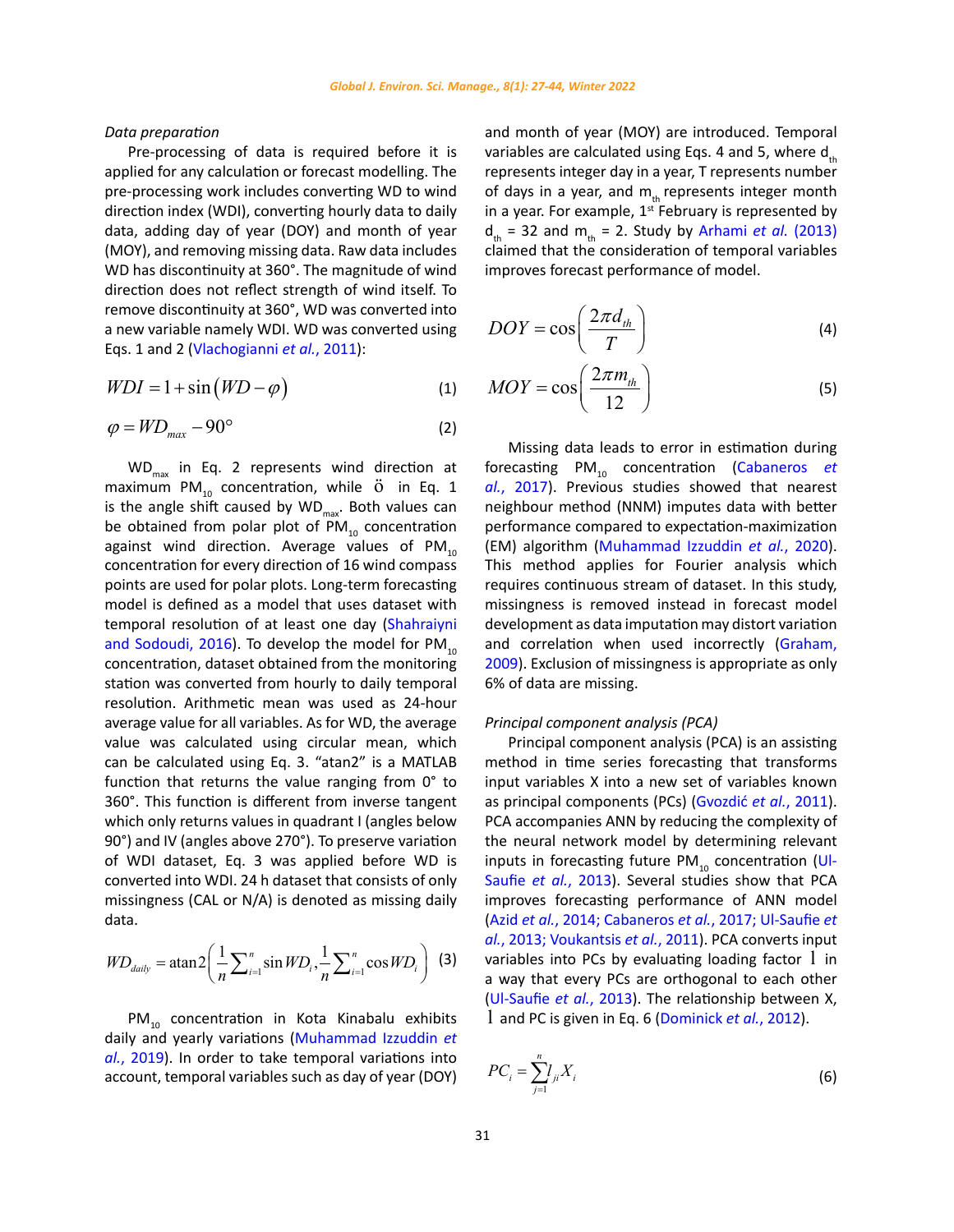In this paper, PCA was executed using SPSS software version 25.0. Dataset consisting of meteorological variables (WS, WDI, RH, Temp) and air pollutant variables (CO, NO,  $O_{3}$ , SO<sub>2</sub>) are fed into PCA.  $PM_{10}$  is not included in PCA as only input variables are considered in the selection of variables [\(Gvozdić](#page-16-0)  *et al.*[, 2011\).](#page-16-0) Apart from loading factor 1 in the form of component matrix, PCA produces eigenvalue that describes the significance of each of the PCs towards PM<sub>10</sub> concentration. Eigenvalue is plotted against respective PCs in Scree plot along with Kaiser criterion which states that only eigenvalue above 1 is selected (Azid *et al.*[, 2014\)](#page-16-0). Kaiser criterion implies that the variation of such PCs is considered to be significant ([Franceschi](#page-16-0) *et al.*, 2018). The component matrix contains factor loadings describes the strength of variables in contribution towards variation of certain PCs ([Dominick](#page-16-0) *et al.*, 2012). To better interpret factor loadings in this component matrix, Varimax rotation is applied to convert the loading factor to Varimax factors (VF) by raising the value of more significant loadings and lowering the value of smaller loadings (Azid *et al.*[, 2014\)](#page-16-0). The VFs reflect the strength of the contribution of a variable towards particular PCs and similarity of one variable towards the other ([Voukantsis](#page-16-0) *et al.*, 2011). A variable has strong contribution when its VF has value larger than 0.75,

moderate for 0.50 – 0.75, and weak for 0.30 – 0.49 ([Dominick](#page-16-0) *et al.*, 2012).

### *Development of ANN model*

Nonlinear autoregression with exogenous input (NARX) is a type of neural network model that falls under recurrent neural network (RC-NN), whose signal is processed via feedforward and is back-propagated into input level ([Biancofiore](#page-16-0) *et al.*, 2017). NARX is used in air quality forecast research by using observed values from the past to predict  $PM_{10}$  concentration data in several time steps ahead [\(Vijayaraghavan and](#page-16-0) [Mohan, 2016\).](#page-16-0) Exogenous input in NARX model is fed with observed values of meteorological and air pollutant data. Previous research study has shown that NARX model has better forecasting performance of PM<sub>10</sub> concentration compared to other models such as feed-forward (FF) neural network. NARX model is employed in developing forecast model in this research and its topology is illustrated in Fig. 3, where X represents exogenous input and Y represents  $PM_{10}$ concentration data. NARX has a feedback loop which sends output data back to input level. A variation of NARX model is known as nonlinear autoregression (NAR), in which the forecasting of  $PM_{10}$  concentration data depends only on past values of itself ([Potdar and](#page-16-0) [Pardawala, 2017\).](#page-16-0)



(Abdulkadir and Yong, 2014)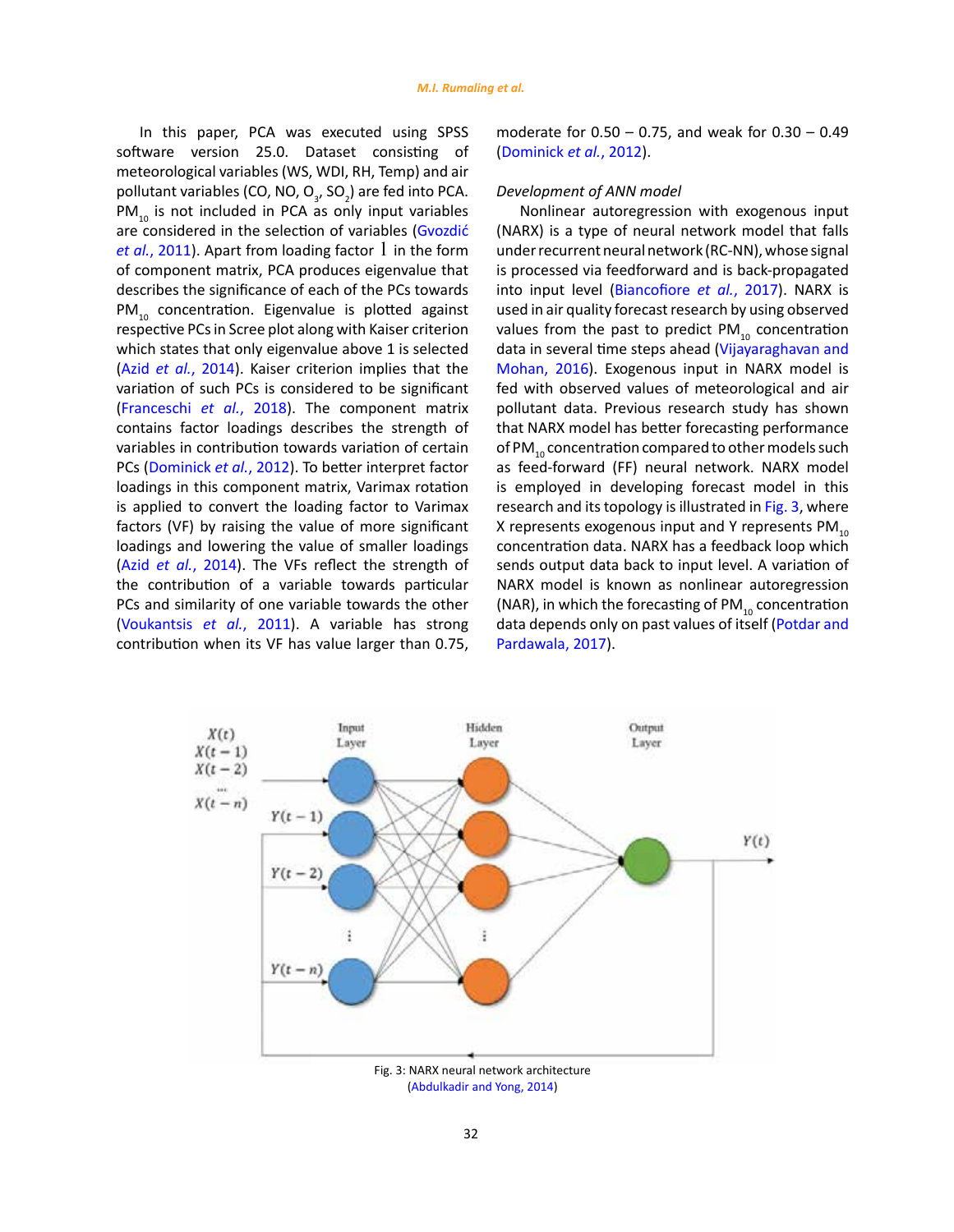<span id="page-6-0"></span>Dataset from 2003 to 2010 (8-year data) are used to develop open-loop NAR and NARX models using MATLAB version 2018b. The 8-year data is further divided into 3 smaller sets which are training set (70% of 8-year dataset), validation set (15%) and testing set (15%). The proportion is MATLAB default setting and has been used in several previous studies [\(Cabaneros](#page-16-0)  *et al.*[, 2017; Ceylan and Bulkan, 2018; Feng](#page-16-0) *et al.*, [2015; Shekarrizfard](#page-16-0) *et al.*, 2012). Neurons at hidden and output layers have their activation function set as tansig (hyperbolic tangent) and purelin (identity linear), respectively. Hidden layer uses tansig as activation function because it can produce normalized values at both positive and negative ranges [\(Ul-Saufie](#page-16-0)  *et al.*[, 2013\).](#page-16-0) As for the output layer, purelin activation function is used to optimize model performance (Wu *et al.*[, 2019\)](#page-16-0). NAR and NARX models are trained using Levenberg-Marquardt (LM) algorithm because it trains model at relatively short amount of time and guarantees convergence ([Yu and Wilamowski,](#page-16-0)  [2016](#page-16-0)). A total of 10 forecast models are developed to forecast PM $_{10}$  concentration data from 2011 to 2012 (2 years of data), by varying inputs (U, M, G,

P and S) in 5 ways and include or exclude temporal variables (MOY and DOY) for each way. U (univariate) model uses only  $PM_{10}$  concentration as inputs. M (meteorological) model includes four meteorological variables (WS, WD, RH, Temp) along with  $PM_{10}$ concentration data. G (gaseous) model further adds four air pollutant concentration variables (CO,  $NO_{2'}$  $O_{3}$ , SO<sub>2</sub>) along with meteorological variables and PM<sub>10</sub> concentration. P (principal component) model uses PC scores obtained from PCA as inputs instead of original variables. Finally, S (selection) model uses only certain original variables selected by Scree plot and rotated component matrix. These models are labelled by two characters, in which the first character denotes variables used as neural network model inputs (U, M, G, P and S) and second character denotes inclusion of temporal variables as inputs (0: exclude temporal variables, 1: include temporal variables). 10 replicates shown in Table 3 together with their properties were developed for each model to verify their stability.  $N_{\rm s}$  (number of selected variables) is used in [Table 3](#page-16-0) because it depends on result from rotated component matrix. The number

Table 3: List of developed forecast models Table 3: List of developed forecast models

| Model          | Number of external<br>inputs | Inclusion of temporal variables | Network type | Number of hidden<br>neurons |
|----------------|------------------------------|---------------------------------|--------------|-----------------------------|
| U0             | 0                            | No.                             | <b>NAR</b>   |                             |
| U1             |                              | Yes                             | <b>NARX</b>  |                             |
| M <sub>0</sub> | 4                            | No.                             | <b>NARX</b>  | 9                           |
| M1             | 6                            | Yes                             | <b>NARX</b>  | 13                          |
| G <sub>0</sub> | 8                            | No.                             | <b>NARX</b>  | 17                          |
| G1             | 10                           | Yes                             | <b>NARX</b>  | 21                          |
| P <sub>0</sub> | 8                            | No.                             | <b>NARX</b>  | 17                          |
| P <sub>1</sub> | 10                           | Yes                             | <b>NARX</b>  | 21                          |
| S <sub>0</sub> | $N_{s}$                      | No.                             | <b>NARX</b>  | $2N_{s} + 1$                |
| S <sub>1</sub> | $N_s + 2$                    | Yes                             | <b>NARX</b>  | $2N_s + 5$                  |

Table 4: Input variables for development of forecast models Table 4: Input variables for development of forecast models

| Model          | Input variables                                                                                                         |  |
|----------------|-------------------------------------------------------------------------------------------------------------------------|--|
| U0             | $PM_{10}$                                                                                                               |  |
| U1             | $PM_{10}$ , MOY, DOY                                                                                                    |  |
| M <sub>0</sub> | PM <sub>10</sub> , WS, WDI, RH, Temp                                                                                    |  |
| M1             | PM <sub>10</sub> , WS, WDI, RH, Temp, MOY, DOY                                                                          |  |
| G0             | PM <sub>10</sub> , WS, WDI, RH, Temp, CO, NO <sub>2</sub> , O <sub>3</sub> , SO <sub>2</sub>                            |  |
| G1             | $PM_{10}$ , WS, WDI, RH, Temp, CO, NO <sub>2</sub> , O <sub>3</sub> , SO <sub>2</sub> , MOY, DOY                        |  |
| P <sub>0</sub> | PM <sub>10</sub> , PC <sub>1</sub> , PC <sub>2</sub> , PC <sub>3</sub> , PC <sub>4</sub> , , PC <sub>8</sub>            |  |
| <b>P1</b>      | PM <sub>10</sub> , PC <sub>1</sub> , PC <sub>2</sub> , PC <sub>3</sub> , PC <sub>4</sub> , , PC <sub>8</sub> , MOY, DOY |  |
| S <sub>0</sub> | Significant variables from PCA                                                                                          |  |
| S1             | Significant variables from PCA, MOY, DOY                                                                                |  |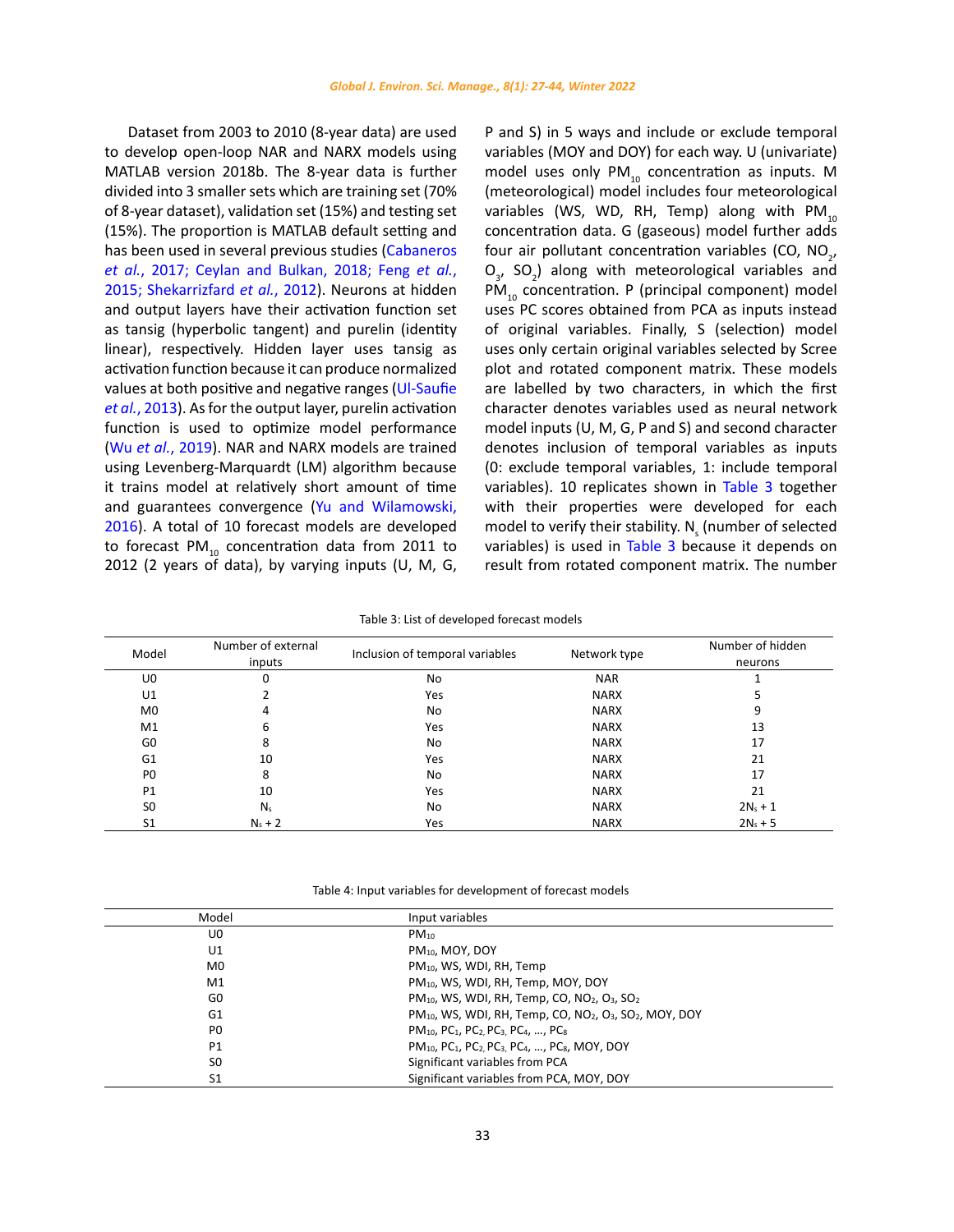of hidden neurons is set as  $2N + 1$  (N represents number of external inputs) following the study by [Cabaneros](#page-16-0) *et al.* (2017) because it does not require determination of number of hidden neurons. The input variables for each model are listed in [Table 4.](#page-6-0)

## *Evaluation of NAR and NARX models*

To assess the forecast performance of NAR and NARX models, a set of performance indicators are used, namely root mean square error (RMSE), mean absolute error (MAE), index of agreement (IA) and fractional bias (FB). RMSE and MAE indicates accuracy of forecast model and are frequently used in many studies (Antanasijević *et al.*[, 2013; Díaz-Robles](#page-16-0) *et al.*, 2008; Feng *et al.*[, 2015; Grivas and Chaloulakou,](#page-16-0)  [2006; Paschalidou](#page-16-0) *et al.*, 2011; Wu *et al.*, 2019). Both RMSE and MAE show better accuracy as their values approach zero. While RMSE tends to change with frequency distribution of error, MAE only depends on average magnitude of error [\(Willmott and Matsuura,](#page-16-0)  [2005](#page-16-0)). IA expresses the difference between predicted and observed values, indicating the agreement of both datasets as the name suggests (Fan *et al.*[, 2013\).](#page-16-0)  IA ranges from 0 to 1 with better agreement indicated by higher performance. FB indicates underestimation and overestimation of forecast model [\(Biancofiore](#page-16-0)  *et al.*[, 2017\).](#page-16-0) FB ranges between -2 to 2 where the boundary levels indicate extreme underestimation and overestimation respectively. These four performance indicators are evaluated using Eqs. 7 to 10, where P denotes forecasted value and O indicates observed value. Both  $\overline{P}$  and  $\overline{O}$  are mean values of forecasted and observed values, respectively.

$$
RMSE = \sqrt{\frac{1}{n} \sum_{i=1}^{n} (O_i - P_i)^2}
$$
 (7)

$$
MAE = \frac{1}{n} \sum_{i=1}^{n} |O_i - P_i|
$$
 (8)

$$
IA = 1 - \frac{\sum_{i=1}^{n} (O_i - P_i)^2}{\sum_{i=1}^{n} (|O_i - \overline{O}| + |P_i - \overline{O}|)^2}
$$
(9)

$$
FB = \frac{2(\overline{P} - \overline{O})}{\overline{P} + \overline{O}}
$$
\n(10)

#### **RESULTS AND DISCUSSION**

## *Principal component analysis (PCA)*

Eigenvalue is plotted as a function of PC in Scree plot as shown in Fig. 4. Red dashed line represents Kaiser's criterion, implying that only PCs with eigenvalues above this line are selected. Based on Fig. 4, the first three PCs were selected as their eigenvalues are above 1. Other principal components are neglected because of their eigenvalues below 1, implying redundancy with less important factors (Azid *et al.*[, 2014\).](#page-16-0)

Selected PCs then undergo Varimax rotation, in which factor loadings are converted into VF [\(Table 5\).](#page-8-0) VFs with magnitude exceeding 0.75 and corresponding variables are highlighted in bold. The variables that

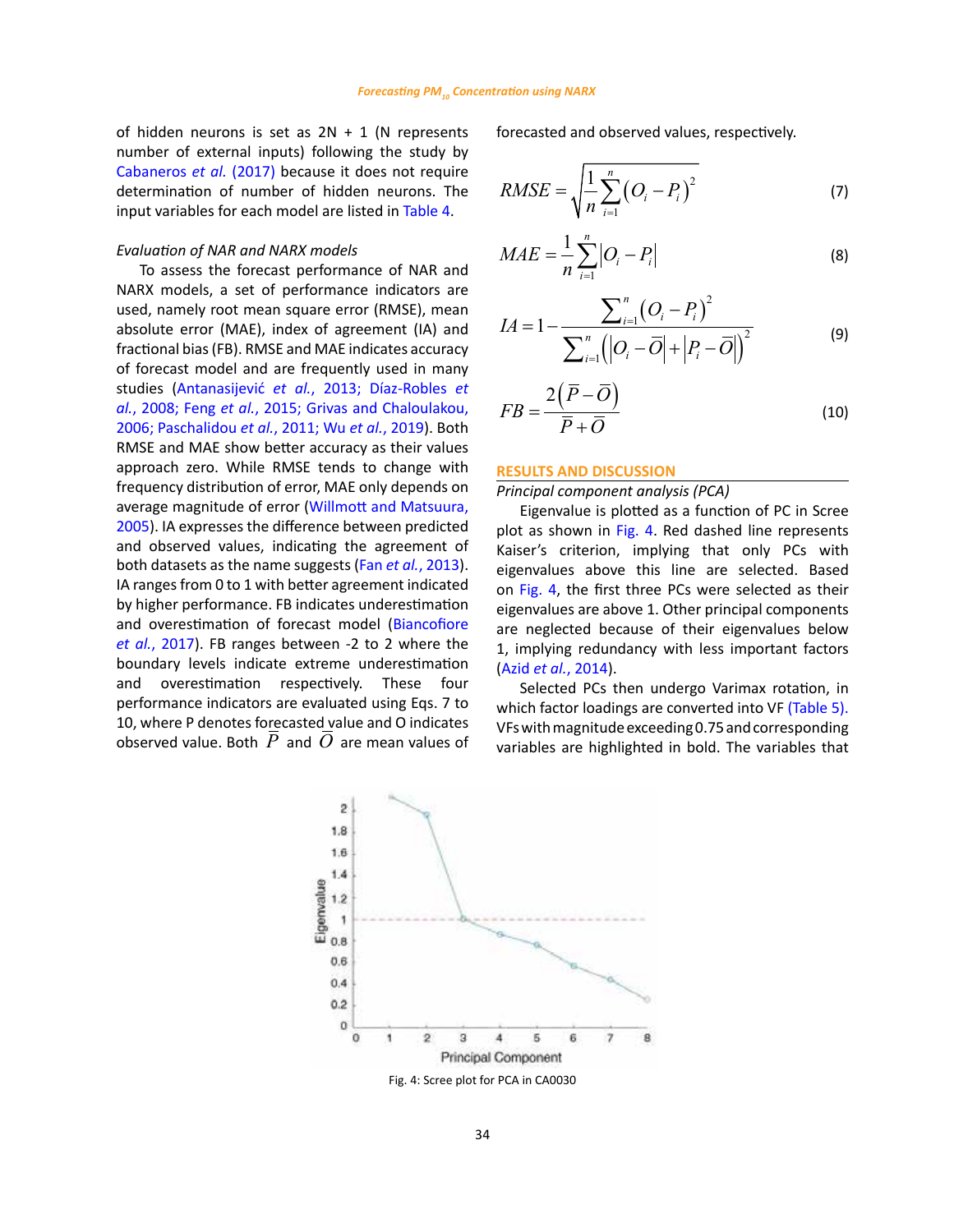<span id="page-8-0"></span>have VF above 0.75 in one of the PCs are WDI, RH, Temp, NO<sub>2</sub> and O<sub>3</sub>, which becomes inputs for S models in neural network model. VFs with higher value imply that these variables have strong contribution towards variability of  $PM_{10}$  concentration for CA0030.

The first PC (PC<sub>1</sub>) account for 26.70% of the total variation of  $PM_{10}$  concentration. It can be seen from Table 5 that  $O<sub>3</sub>$  concentration and ambient temperature (Temp in Table 5) shows strong positive contribution while relative humidity shows strong negative contribution towards PM $_{10}$  concentration. This is closely correlated with meteorological condition in Kota Kinabalu. PM $_{10}$  absorbs water vapour and becomes too heavy to stay suspended at high humidity level [\(Munir](#page-16-0) *et al.*, 2017), which is a normal condition at Kota Kinabalu. PM $_{10}$  gains kinetic

energy from heat to stay airborne, which explains the strong positive contribution in ambient temperature (Temp). Furthermore, abundance in solar radiation is received by Kota Kinabalu, ranging between 278.52 W/m<sup>2</sup> and 407.89 W/m<sup>2</sup> (Teong *et al.*[, 2017\).](#page-16-0) This induces generation of ground level  $O_3$  (Xie *[et al.](#page-16-0)*, [2015](#page-16-0)). High concentration of both  $O_3$  and PM<sub>10</sub> occur simultaneously during hot climate, which leads to strong positive contribution in  $O_3$  concentration. PC<sub>2</sub> is related to motor vehicle emission and account for 24.57% of the total variation for  $PM_{10}$  concentration. In this  $PC_{2}$ , NO<sub>2</sub> concentration shows strong positive contribution while CO concentration shows moderate positive contribution, with VF of 0.648. This is because  $PM_{10}$  often accompanies  $NO_2$  and CO as by-product of incomplete combustion by motor vehicles (Xie *[et al.](#page-16-0)*,

| DC<br>~C1 | DC.<br>ر با |  |
|-----------|-------------|--|
| 0.281     | $-0.695$    |  |

Table 5: Rotated component matrix in CA0030 Table 5: Rotated component matrix in CA0030

| Variables              | PC <sub>1</sub> | PC <sub>2</sub> | PC <sub>3</sub> |
|------------------------|-----------------|-----------------|-----------------|
| <b>WS</b>              | 0.281           | $-0.695$        | $-0.006$        |
| <b>WDI</b>             | $-0.014$        | $-0.023$        | 0.987           |
| <b>RH</b>              | $-0.870$        | 0.040           | 0.011           |
| Temp                   | 0.830           | 0.190           | $-0.038$        |
| CO                     | 0.143           | 0.648           | 0.083           |
| NO <sub>2</sub>        | 0.040           | 0.832           | 0.022           |
| O <sub>3</sub>         | 0.767           | $-0.103$        | 0.026           |
| SO <sub>2</sub>        | 0.025           | 0.566           | $-0.143$        |
| Variance explained (%) | 26.70           | 24.57           | 12.52           |



Fig. 5: Polar plot of PM<sub>10</sub> concentration (radial axis) against WD (angular axis) for CA0030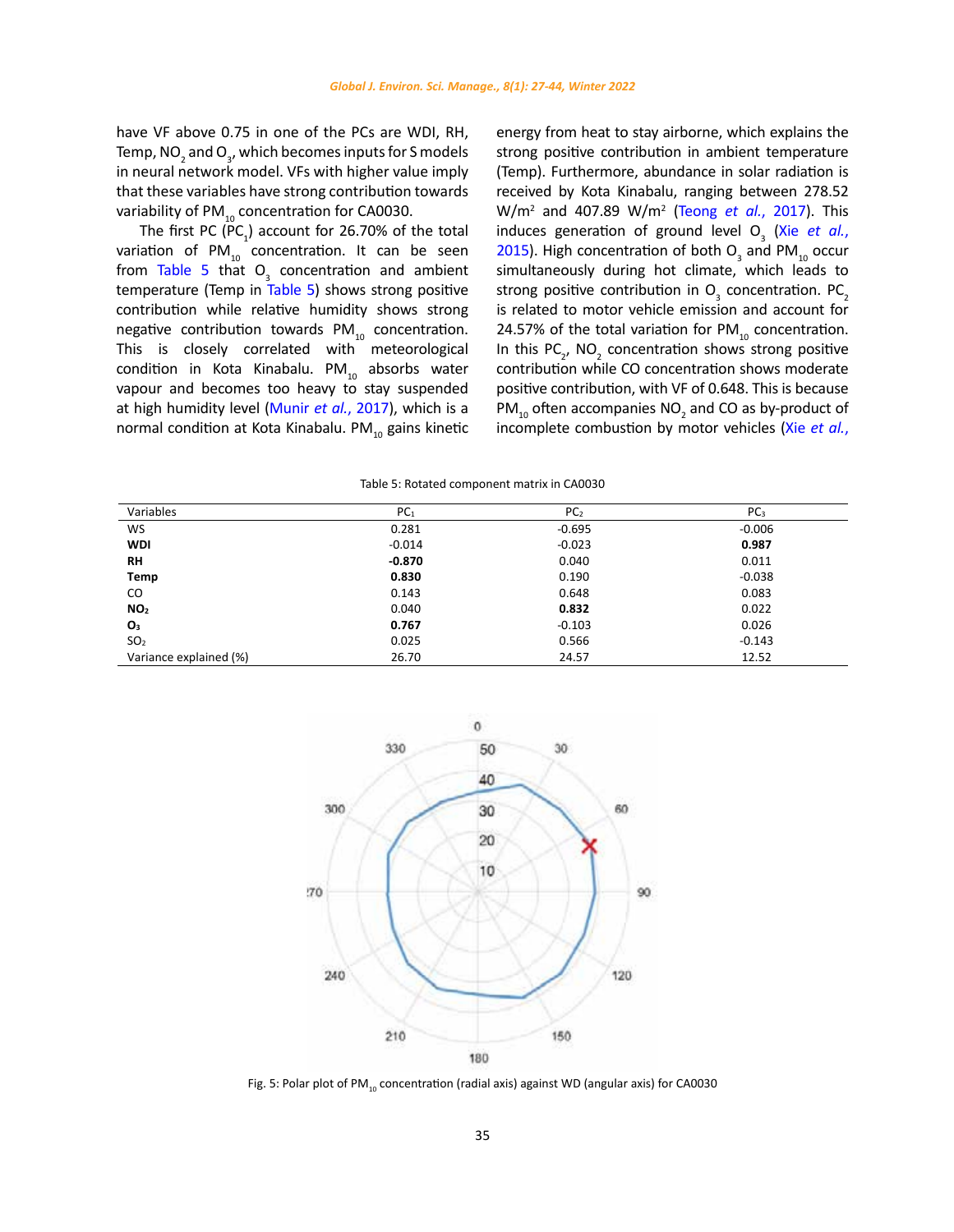*M.I. Rumaling et al.*

<span id="page-9-0"></span>

Fig. 6: Time series plot of forecasted data calculated using (a) U models, (b) M models, (c) G models, (d) P models, and (c) S models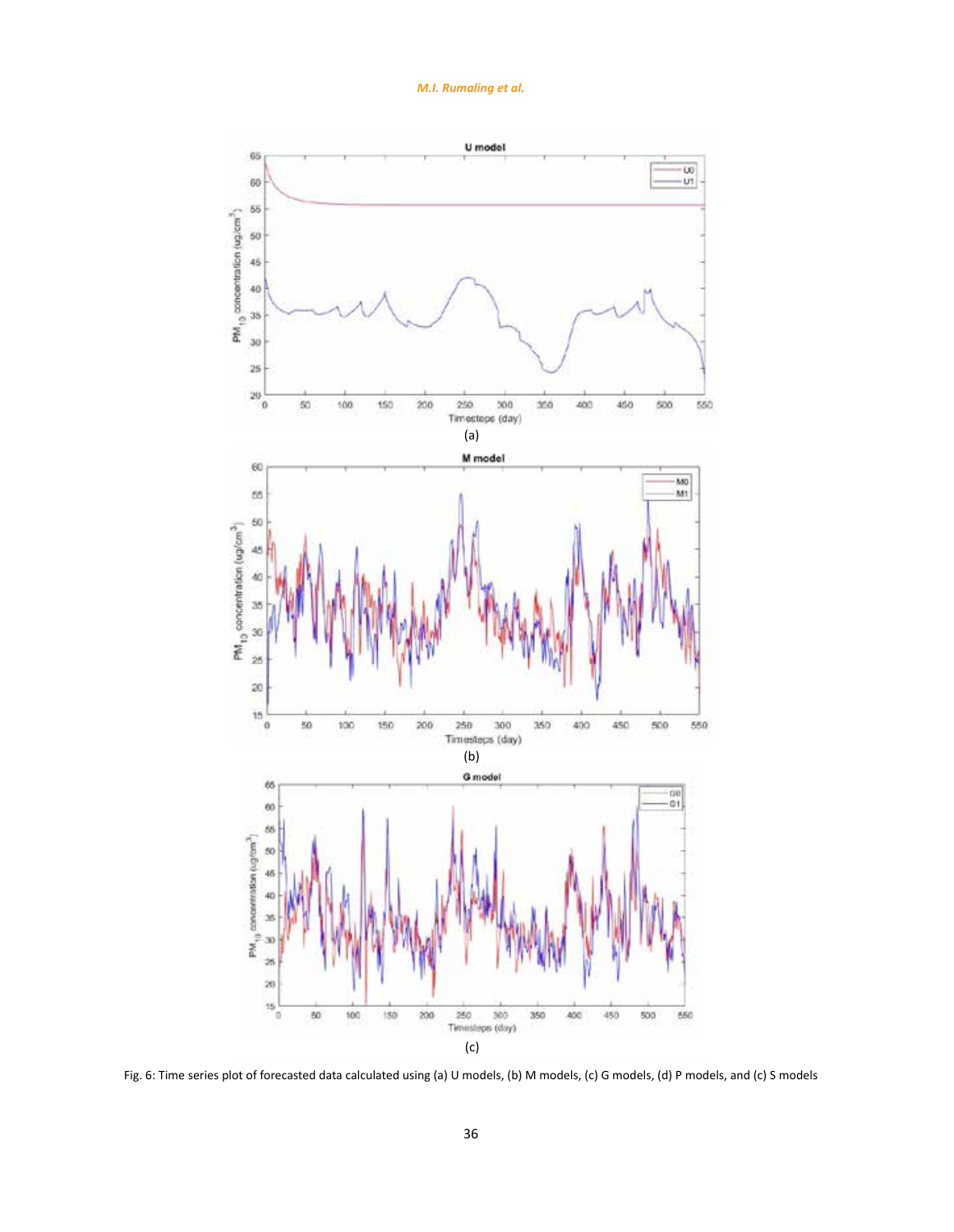

Fig. 6: Time series plot of forecasted data calculated using (a) U models, (b) M models, (c) G models, (d) P models, and (c) S models

[2015](#page-16-0)). VF for  $NO<sub>2</sub>$  concentration is higher compared to CO, suggesting that oxygen gas react with ambient nitrogen gas. As for PC<sub>3</sub>, it accounts for 12.52% of the total variation. It can be seen from [Table 5](#page-8-0) that WDI shows strong positive contribution in this PC. This suggests that PM $_{10}$  concentration is highest when wind is blown from direction of  $WD_{\text{max}}$ , which is determined to be 67.5° based on red cross mark in polar plot as shown in [Fig. 5](#page-4-0). Examining the location of the monitoring station CA0030 and its vicinity shown in the map in [Fig. 2](#page-3-0), the direction of  $WD_{max}$  is indicated by the area in blue with 22.5° wide. It can be observed that night markets and highway are located inside the area. Wind direction blowing from these buildings and

infrastructures may also contribute to higher  $PM_{10}$ concentration.

#### *Artificial neural network (ANN)*

Ten neural network models were developed to forecast PM $_{10}$  concentration in Kota Kinabalu from 2011 to 2012. The result for each forecasting model is plotted in time series graph as shown in [Fig. 6.](#page-9-0) It can be seen that the U model clearly does not forecast the future trends of  $PM_{10}$  concentration in contrast to other models. U0 model for example shows a future trend of  $PM_{10}$  concentration with the value settles down to a certain constant value over time, which does not represent the actual trend of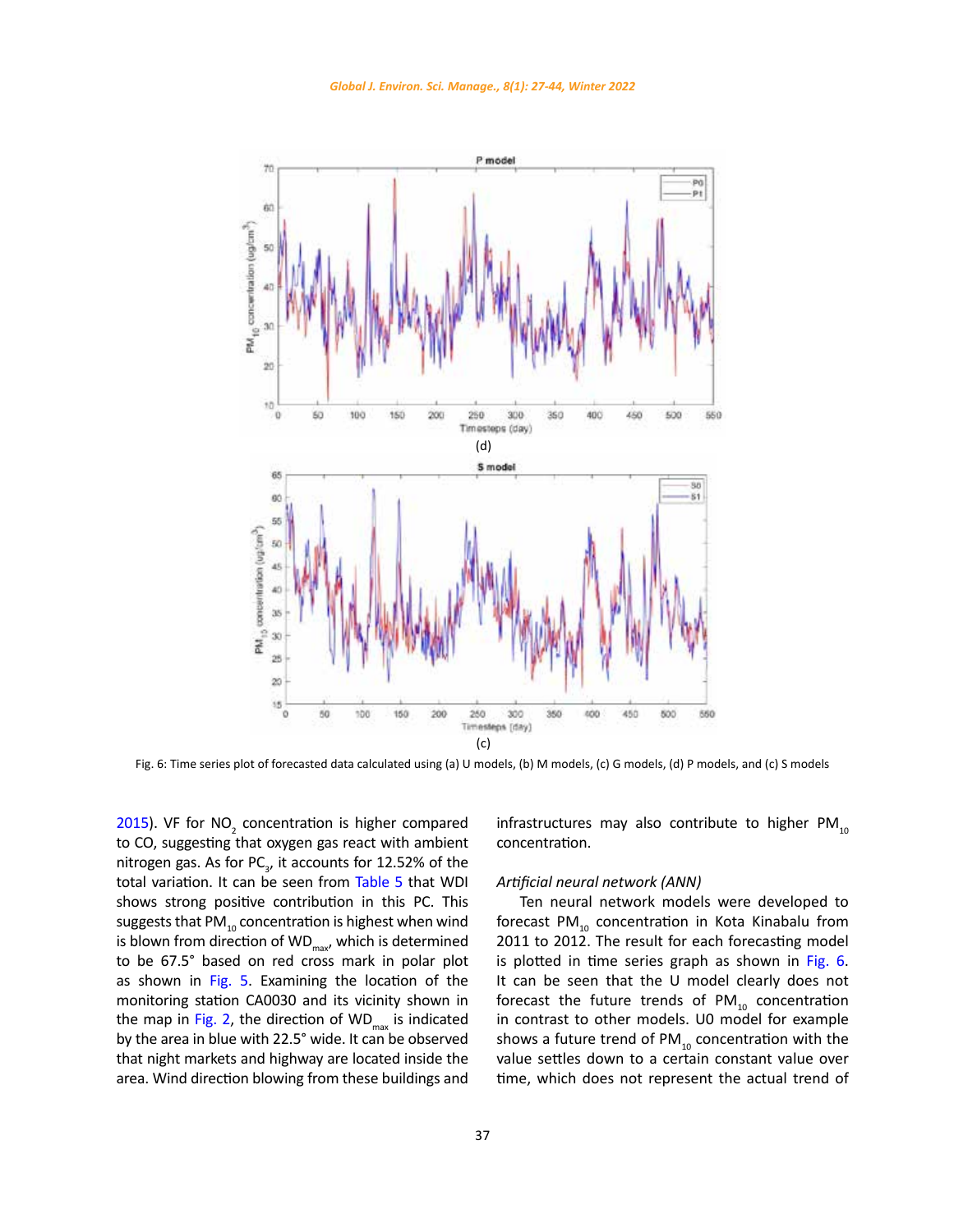#### *M.I. Rumaling et al.*

<span id="page-11-0"></span>

| Model          | Number of days exceeding allowable PM10 concentration |  |
|----------------|-------------------------------------------------------|--|
| U0             | 550                                                   |  |
| U1             | 0                                                     |  |
| M <sub>0</sub> |                                                       |  |
| M1             | 8                                                     |  |
| G <sub>0</sub> | 19                                                    |  |
| G <sub>1</sub> | 22                                                    |  |
| P <sub>0</sub> | 26                                                    |  |
| P <sub>1</sub> | 31                                                    |  |
| S <sub>0</sub> | 22                                                    |  |
| S <sub>1</sub> | 28                                                    |  |
| Actual         | 36                                                    |  |

Table 6: Number of days exceeding allowable PM<sub>10</sub> concentrations as forecasted by NAR and NARX models

Table 7: Performance indicators (in terms of mean ± standard deviation) of neural network models for PM<sub>10</sub> concentration in Kota Kinabalu

| Model          | RMSE $(\mu g/m^3)$ | MAE $(\mu$ g/m <sup>3</sup> ) | IA                | FB         |
|----------------|--------------------|-------------------------------|-------------------|------------|
| U0             | $9.292 \pm 0.072$  | $7.343 \pm 0.113$             | $0.145 \pm 0.046$ | $-0.00002$ |
| U1             | $8.740 \pm 0.295$  | $6.876 \pm 0.268$             | $0.458 \pm 0.092$ | $-0.0071$  |
| M <sub>0</sub> | 7.596±0.741        | 5.833±0.590                   | $0.701 \pm 0.130$ | 0.0084     |
| M <sub>1</sub> | 7.062±0.668        | 5.445±0.507                   | $0.772 \pm 0.068$ | $-0.0015$  |
| G <sub>0</sub> | $6.264 \pm 0.552$  | $4.822 \pm 0.454$             | $0.846 \pm 0.034$ | 0.0056     |
| G <sub>1</sub> | $6.567 \pm 0.392$  | $5.116 \pm 0.319$             | $0.830 \pm 0.031$ | $-0.0059$  |
| P <sub>0</sub> | $6.236 \pm 0.526$  | $4.850\pm0.421$               | $0.844 \pm 0.034$ | $-0.0039$  |
| P <sub>1</sub> | $5.964 \pm 0.648$  | $4.630\pm0.540$               | $0.860 \pm 0.048$ | $-0.0054$  |
| S <sub>0</sub> | $7.109 \pm 0.450$  | 5.500±0.365                   | $0.779 \pm 0.041$ | 0.0017     |
| S1             | 7.086±0.873        | 5.350±0.523                   | $0.812 \pm 0.034$ | $-0.0156$  |

 $PM_{10}$  concentration at all. Meanwhile, U1 model only forecasts rough trends of  $PM_{10}$  concentration. All other models including M, G, P and S show almost similar periodic pattern of  $PM_{10}$  concentration, in which the minima and maxima of  $PM_{10}$  concentration in dataset can be identified.

According to the Malaysian Ambient Air Quality Guidelines (MAAQG), the allowable 24-hour average PM<sub>10</sub> concentration was set as 50  $\mu$ g/m<sup>3</sup> before the year 2015. Based on Fig.  $6(b)$  to  $(c)$ , daily average PM<sub>10</sub> concentration at certain timesteps exceeded the allowable limit as set in MAAQG. This is mainly due to unusually higher traffic density, more active night markets and also influence from wind direction. The trend of  $PM_{10}$  concentration events is not observed in Fig.  $6(a)$  due to severe underfitting of U models as a result of limited number of neurons in hidden layer (Ceylan and Bulkan, 2018). Table 6 shows the number of days exceeding allowable PM $_{10}$  concentration as forecasted by these models. Models P and S tend to forecast the number of days closer to the actual data. This shows that models P and S are able to forecast days exceeding allowable PM $_{10}$  concentration with good accuracy.

The forecast performance (in terms of mean ± standard deviation) of all ten neural network models is tabulated in Table 7. None of the models show significant underestimation or overestimation as indicated by FB centred close to zero. U0 model shows severe underfitting, indicated by relatively low IA and constant trend over time as observed in [Fig.](#page-9-0) [6](#page-9-0). This is because U0 model only uses past values of  $PM_{10}$  concentration, which is too few variables used for forecasting, leading to failure in capturing the variability of time series dataset (Dotse *et al.*[, 2018\).](#page-16-0) This is also true for U1 which uses temporal variables in addition to past values of  $PM_{10}$  concentration.

Inclusion of meteorological and gaseous variables as in M and G models significantly improves the performance of forecasting  $PM_{10}$  concentration as measured by CA0030. Neglecting FB (as no severe underestimation and overestimation occurs), G0 shows better forecasting performance (RMSE = 6.264±0.552 μg/cm<sup>3</sup>, MAE = 4.822±0.454 μg/cm<sup>3</sup>, IA = 0.846±0.034) compared to M models and U models. This can be seen in the verification shown in [Fig. 7](#page-12-0) that G0 model can forecast 2-year of PM10 concentration data more accurately. Slight performance degradation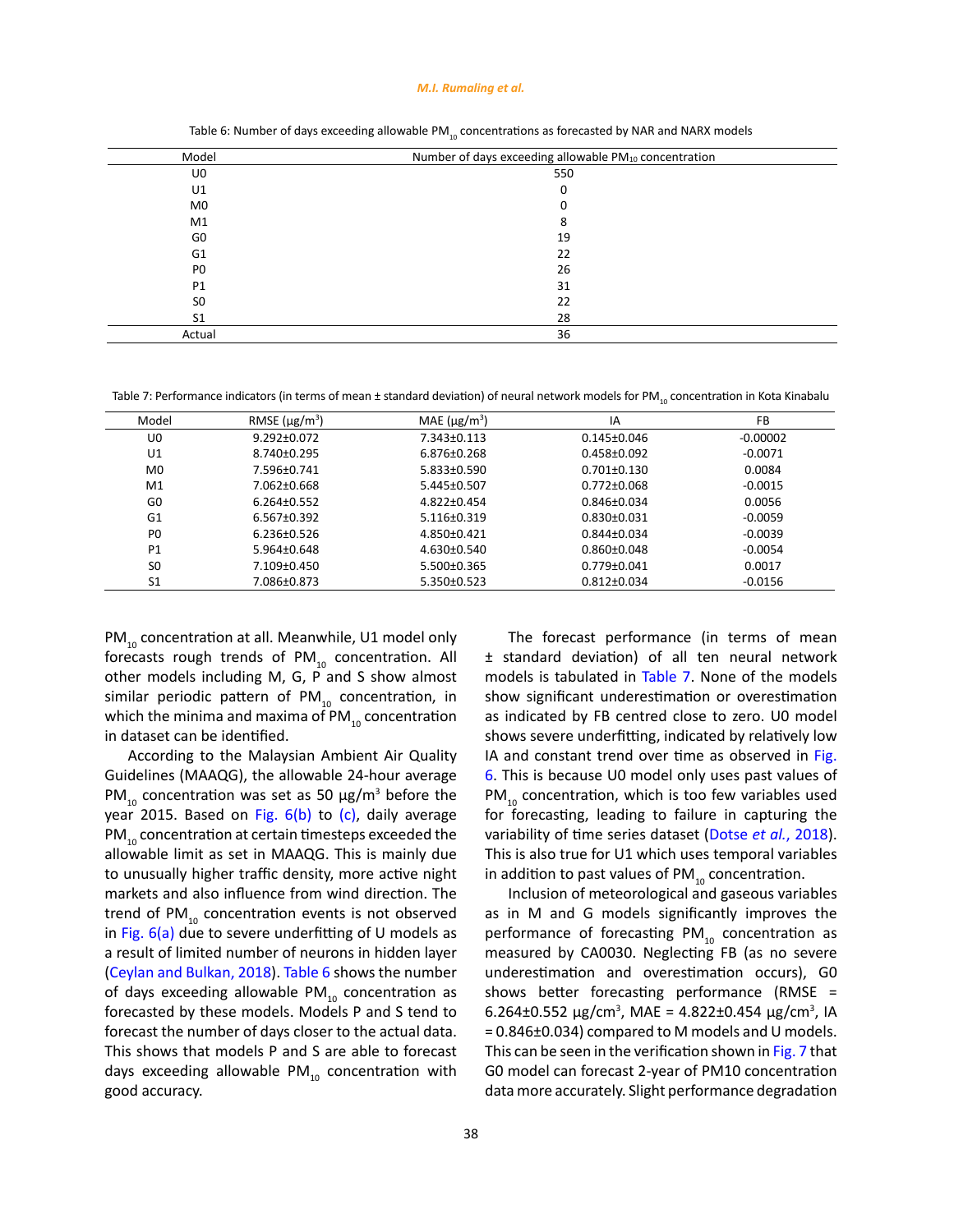<span id="page-12-0"></span>

Fig. 7: Time series plot of observed (blue) and forecasted (red) data by (a) G0 model, (b) P1 model, and (c) S1 model, for PM<sub>10</sub> concentration in CA0030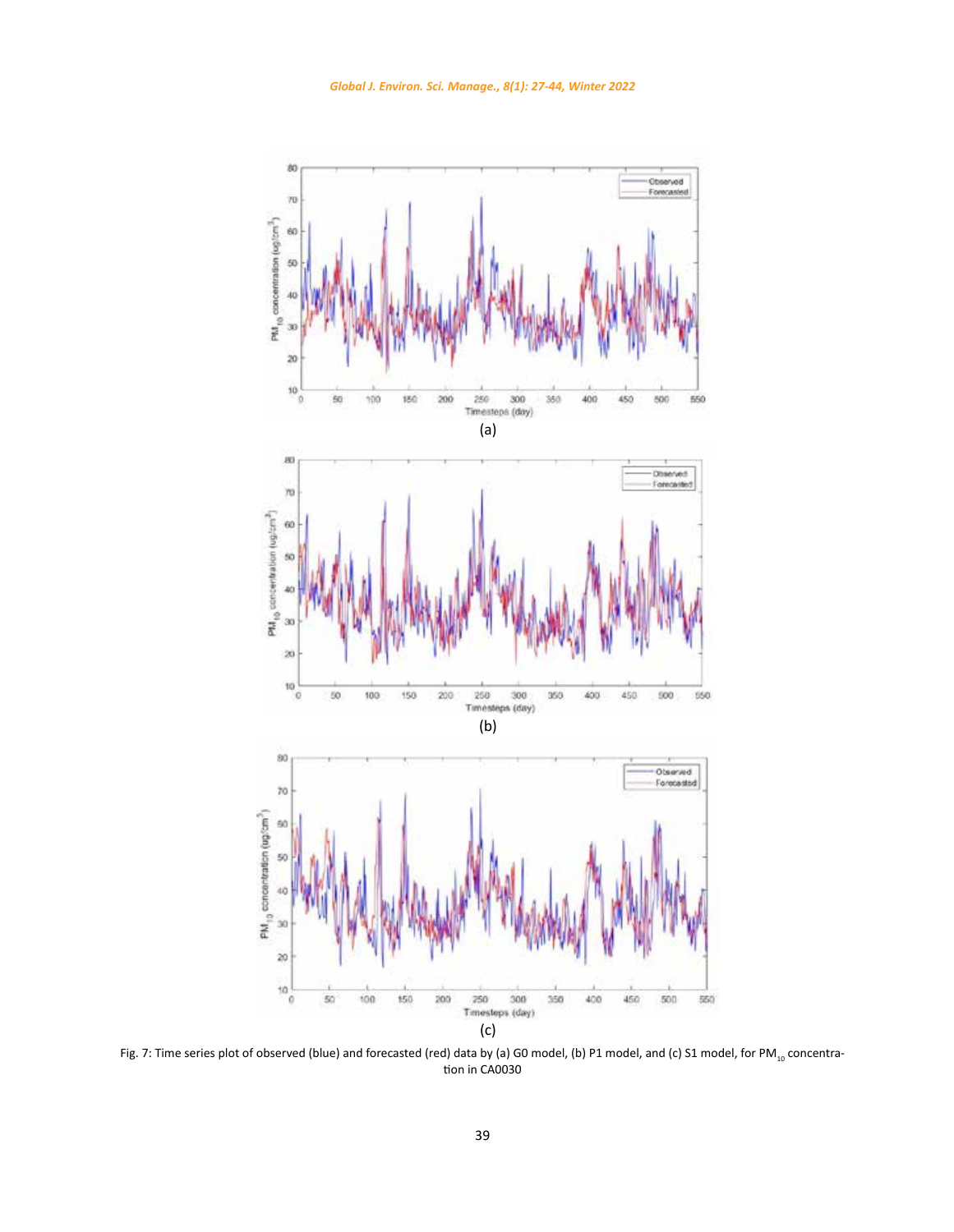*M.I. Rumaling et al.*



Fig. 8: Plot of forecasted value against observed value for (a) G0 model, (b) P1 model, and (c) S1 model

occurs for G1 model as indicated by higher RMSE and MAE, as well as low IA. This is attributed to overfitting of forecast model which occurs when too many input variables are used (Ceylan and Bulkan, [2018](#page-16-0)). Using PCs as input variables instead of original variables (as in P models) also improves performance of forecasting model (RMSE =  $5.964\pm0.648 \,\mu g/m^3$ , MAE =  $4.630 \pm 0.540 \,\mu g/m^3$ , IA =  $0.860 \pm 0.048$ ). It can be seen that unlike G models, inclusion of temporal variables (as in P1 model) does not cause overfitting because PCs are orthogonal and uncorrelated to each other ([Ul-Saufie](#page-16-0) *et al.*, 2013). Higher standard deviation in the performance indicators for P1 model suggests that the performance of forecast model is less consistent with every forecast attempt. As for S models, the forecasting performance is not the best as compared to other models, which may be due to a smaller number of input variables used in forecasting.

However, S1 model is capable of forecasting  $PM_{10}$ concentration with good performance (RMSE = 7.086±0.873 μg/m<sup>3</sup>, MAE = 5.350±0.523 μg/m<sup>3</sup>, IA = 0.812±0.034), as reflected by time series plot in [Fig.](#page-12-0) [7\(b\)](#page-12-0) with relatively high IA as shown in [Table 7](#page-11-0). Fig. 8 reveals that there is moderately strong correlation between forecasted value from the three models (G0, P1 and S1) and observed value. Although the coefficient of correlation for the three models does not show strong correlation, the three models can still capture future trend of  $PM_{10}$  concentration as revealed by high IA values and time series plots in [Fig.](#page-12-0) [7.](#page-12-0)

P1 model forecasts  $PM_{10}$  concentration in Kota Kinabalu with the best performance as shown in [Table](#page-11-0) [7](#page-11-0). This is reflected by its highest IA value while having the lowest RMSE and MAE compared to other models. This is possible because P1 model uses principal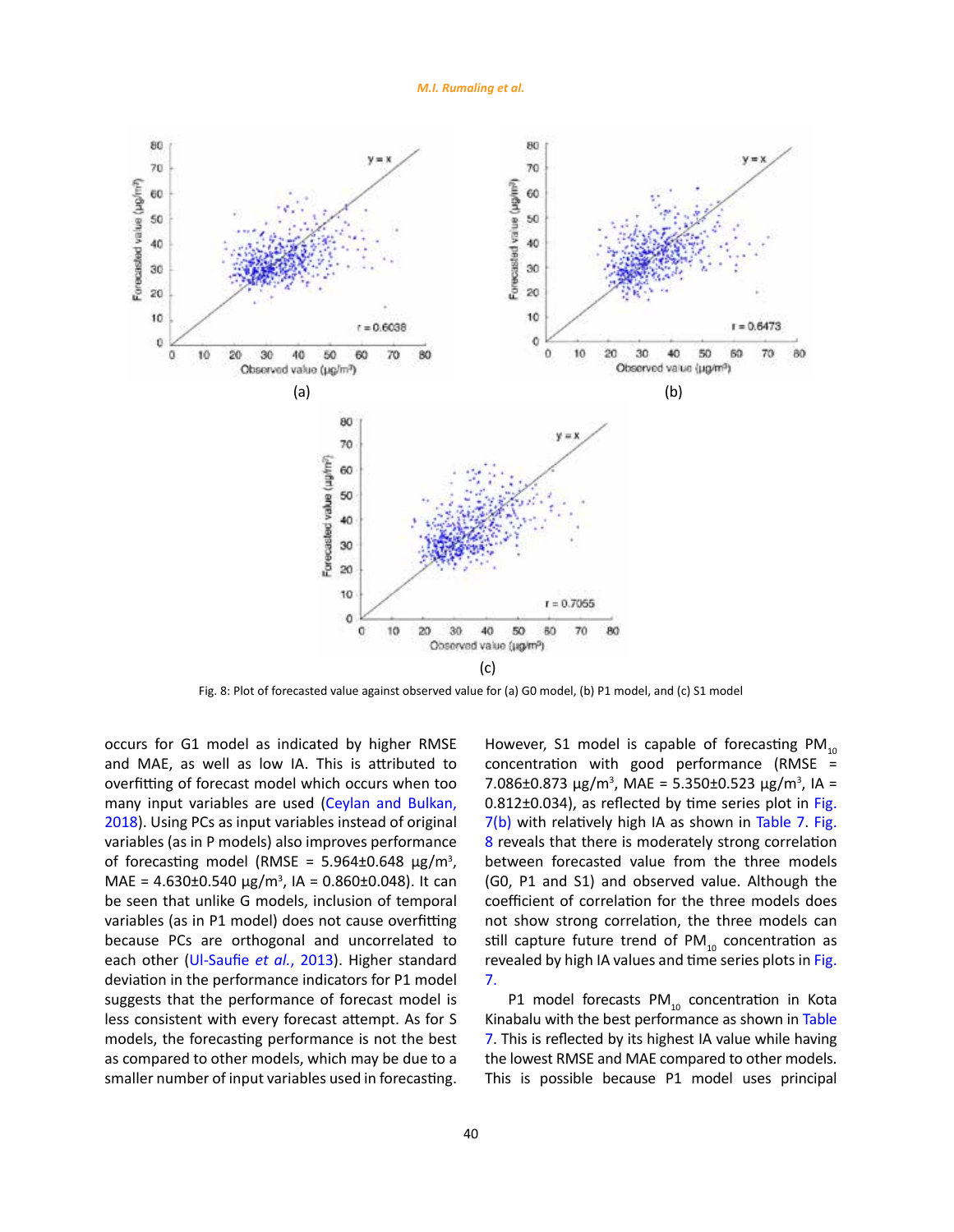components converted from all variables together with principal components. The performance indicators in RMSE and MAE and show that P1 has a relatively high standard deviation, suggesting that slight overfitting occasionally occurs during development. Overall, S1 model forecasts  $PM_{10}$  concentration with good performance as illustrated by time series plot in Fig. [7\(b\)](#page-12-0). Unlike G and P models, S1 does not require all input variables and PCA transformation to achieve good forecasting performance.

## **CONCLUSION**

Based on PCA conducted in this research, rotated component matrix shows that WDI, RH, Temp,  $NO<sub>2</sub>$ and  $O<sub>3</sub>$  (from the first three PCs) strongly contributes to variation of PM10 concentration in 10 years (from 2003 to 2012).  $PC<sub>1</sub>$  suggests that meteorological condition and ground ozone generation strongly contributes to  $PM_{10}$  concentration variation. PC<sub>2</sub> concerns with motor vehicle emission, mainly reaction of oxygen gas and ambient nitrogen gas in engines. PC<sub>3</sub> is related to PM<sub>10</sub> emission sourced from buildings and infrastructures, mainly night markets and highway located close to CA0030 monitoring station. As for forecast model developed using NAR and NARX, U models show severe underfitting, reflected by failure in forecasting  $PM_{10}$  concentration data accurately and is confirmed by low values of IA. Addition of more input variables in NARX model led to better forecasting performance, as indicated by M and G models. Among U, M and G models, the performance peaks at G0 model (RMSE =  $6.264 \pm 0.552 \mu g/cm^3$ , MAE =  $4.822 \pm 0.454 \, \mu g/cm^3$ , IA =  $0.846 \pm 0.034$ ), and overfitting occurs at G1 model as slightly too many input variables were used. Using principal components as inputs instead of original variables also show good performance as reflected by P models. Addition of temporal variables further improves the performance of forecast model, as in P1 (RMSE =  $5.964\pm0.648$  μg/  $m<sup>3</sup>$ , MAE = 4.630±0.540 μg/m<sup>3</sup>, IA = 0.860±0.048). While P1 model in overall shows the best forecast performance, it is not the most ideal model when used in real time application. Not only that it requires all variables in addition with variable transformation, but the standard deviation of performance indicators also indicate that the development of P1 model is not the most stable. S1 model is selected because it can forecast PM $_{10}$  concentration with good performance (RMSE =  $7.086 \pm 0.873 \ \mu g/m^3$ , MAE =  $5.350 \pm 0.523$ 

 $\mu$ g/m<sup>3</sup>, IA = 0.812±0.034) without requiring all input variables and variable transformation. In real-time application, S1 model is preferred in forecasting  $PM_{10}$ concentration data for Kota Kinabalu as it requires fewer input variables to achieve accurate result. The method of model development is yet to be studied for other monitoring stations in Sabah. Furthermore, models with fewer input variables especially univariate (U0) models should be studied in order to achieve good forecasting results without requiring many input variables.

### **AUTHOR CONTRIBUTIONS**

R. Muhammad Izzuddin is the main contributor to this paper. He carried out the data analysis and modelling; and drafted the manuscript. F.P. Chee participated in the design of this study and led this project. R. Muhammad Izzuddin, F.P. Chee and H.W.J. Chang conceived the original idea with many helpful suggestions from Sentian, J. Dayou and C.M. Payus participated in the study coordination and helped to review the manuscript. S.S.K. Kong assisted in the data collection from the Department of Environment.

### **ACKNOWLEDGEMENT**

The authors would like to express gratitude towards Universiti Malaysia Sabah for supporting this study by providing grants [SBK0352-2018, SGI0054- 2018 and GUG0378-2018] and the Department of Environment Malaysia for providing meteorological and pollutant data of this study.

#### **CONFLICT OF INTEREST**

The authors declare no potential conflict of interest regarding the publication of this work. In addition, the ethical issues including plagiarism, informed consent, misconduct, data fabrication and, or falsification, double publication and, or submission, and redundancy have been completely witnessed by the authors.

#### **OPEN ACCESS**

This article is licensed under a Creative Commons Attribution 4.0 International License, which permits use, sharing, adaptation, distribution and reproduction in any medium or format, as long as you give appropriate credit to the original author(s) and the source, provide a link to the Creative Commons license, and indicate if changes were made. The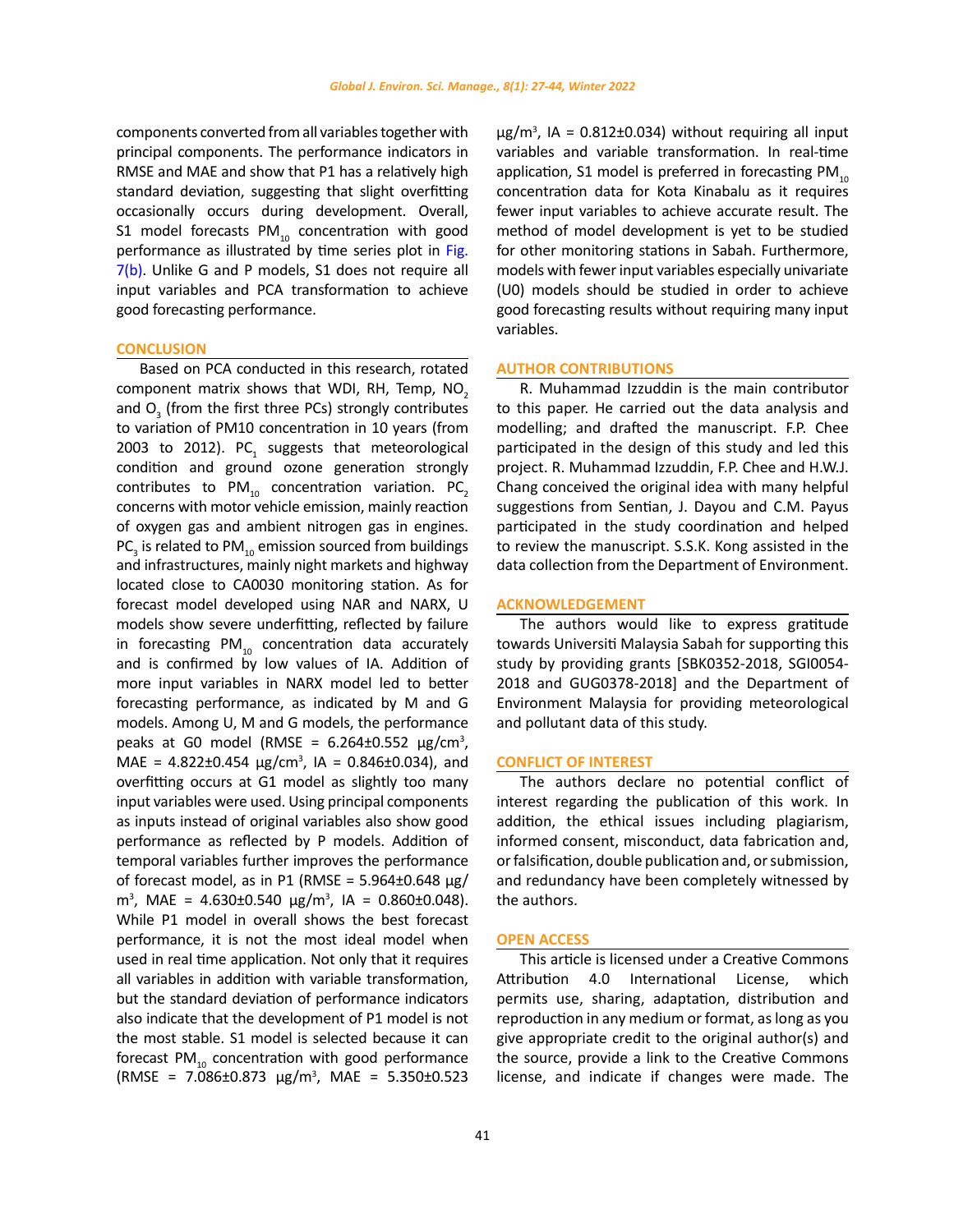images or other third party material in this article are included in the article's Creative Commons license, unless indicated otherwise in a credit line to the material. If material is not included in the article's Creative Commons license and your intended use is not permitted by statutory regulation or exceeds the permitted use, you will need to obtain permission directly from the copyright holder. To view a copy of this license, visit: [http://creativecommons.org/](http://creativecommons.org/licenses/by/4.0/) [licenses/by/4.0/](http://creativecommons.org/licenses/by/4.0/)

#### **ABBREVIATIONS**

| 0                                  | without temporal variables (U, M, G, P and<br>S models)                |
|------------------------------------|------------------------------------------------------------------------|
| 1                                  | with temporal variables (U, M, G, P and S<br>models)                   |
| ANN                                | Artificial neural network                                              |
| CAOM                               | Continuous air quality monitoring                                      |
| CО                                 | Carbon monoxide                                                        |
| $d_{\scriptscriptstyle\star\star}$ | Integer day in a year                                                  |
| DOE                                | Department of Environment                                              |
| EМ                                 | Expectation maximization                                               |
| FB                                 | <b>Fractional bias</b>                                                 |
| FF                                 | Feedforward                                                            |
| FFBP                               | Feedforward backpropagation                                            |
| G                                  | Gaseous (ANN model with meteorological<br>and gaseous input variables) |
| <b>GRNN</b>                        | General regression neural network                                      |
| IA                                 | Index of agreement                                                     |
| I                                  | <b>Factor loading</b>                                                  |
| kт                                 | kilometre                                                              |
| LМ                                 | Levenberg-Marquardt                                                    |
| m                                  | Metre                                                                  |
| m <sup>2</sup>                     | Metre Square                                                           |
| $m_{th}$                           | Integer month in a year                                                |
| м                                  | Meteorological (ANN model with<br>meteorological input variables only) |
| MAAQG                              | Malaysian Ambient Air Quality Guidelines                               |
| MAE                                | Mean absolute error                                                    |
| <b>MATLAB</b>                      | Matrix laboratory                                                      |
| тах                                | maximum value                                                          |
| <b>MLP</b>                         | Multilayer perceptron                                                  |
| MLR                                | Multiple linear regression                                             |
| N                                  | Number of input variables                                              |
| <b>NAR</b>                         | Nonlinear autoregressive                                               |
| NARX                               | Nonlinear autoregressive with exogenous<br>input                       |
| <b>NNM</b>                         | Nearest neighbour method                                               |
| NO,                                | Nitrogen dioxide                                                       |

| Ο                      | Observed value                                                                    |
|------------------------|-----------------------------------------------------------------------------------|
| $\bar{\rm o}$          | Average observed value                                                            |
| О,                     | Ozone                                                                             |
| P                      | Predicted value                                                                   |
|                        | Principal (ANN model with PC as input                                             |
| P                      | variables)                                                                        |
| $\overline{P}$         | Average predicted value                                                           |
| PC                     | Principal component                                                               |
| <b>PCA</b>             | Principal component analysis                                                      |
| <b>PCR</b>             | Principal component regression                                                    |
| PМ                     | Particulate matter                                                                |
| $PM_{10}$              | Particulate matter with aerodynamic<br>diameter below 10 microns                  |
| RBF                    | Radial basis function                                                             |
| <b>RC-NN</b>           | Recurrent neural network                                                          |
| RН                     | Relative humidity                                                                 |
| RMSE                   | Root mean square error                                                            |
| S                      | Selected (ANN model with selected variables<br>based on rotated component matrix) |
| SO <sub>2</sub>        | Sulphur dioxide                                                                   |
| Т                      | Number of days in a year                                                          |
| Temp                   | Ambient temperature                                                               |
| U                      | Univariate (ANN model without<br>meteorological or air quality input variables)   |
| VF                     | Varimax factor                                                                    |
| w                      | Synaptic weight                                                                   |
| WD                     | Wind direction                                                                    |
| $WD_{max}$             | Wind direction at maximum PM <sub>10</sub><br>concentration                       |
| WDI                    | Wind direction index                                                              |
| WS                     | Wind speed                                                                        |
| $W/m^2$                | Watt per squared metre                                                            |
| X                      | Input variable                                                                    |
| $\mu$ g/m <sup>3</sup> | Microgram per cubic metre                                                         |
| φ                      | Shift in sine function                                                            |

### **REFERENCES**

- [Abdulkadir, S.J.; Yong, S.P., \(2014\). Empirical analysis of parallel-NARX](https://ieeexplore.ieee.org/abstract/document/6868354/) [recurrent network for long-term chaotic financial forecasting.](https://ieeexplore.ieee.org/abstract/document/6868354/) [International Conference on Computer and Information Sciences](https://ieeexplore.ieee.org/abstract/document/6868354/) [\(ICCOINS\). 1–6](https://ieeexplore.ieee.org/abstract/document/6868354/) **(6 pages).**
- [Abdullah, S.; Ismail, M.; Ghazali, N. A..; Ahmed, A.M.A.N., \(2018\).](https://aip.scitation.org/doi/abs/10.1063/1.5062669) [Forecasting particulate matter \(PM10\) concentration: A radial basis](https://aip.scitation.org/doi/abs/10.1063/1.5062669) [function neural network approach. AIP Conference Proceedings,](https://aip.scitation.org/doi/abs/10.1063/1.5062669) 1–6 **[\(6 pages\).](https://aip.scitation.org/doi/abs/10.1063/1.5062669)**
- [Abdullah, S.; Ismail, M.; Ghazali, N. A..; Ahmed, A.M.A.N., \(2019\).,](https://einspem.upm.edu.my/journal/fullpaper/vol13sdecember/8.pdf) [Multi-Layer Perceptron Model for Air Quality Prediction. Malaysian](https://einspem.upm.edu.my/journal/fullpaper/vol13sdecember/8.pdf) [J. Math. Sci. 13: 85–90](https://einspem.upm.edu.my/journal/fullpaper/vol13sdecember/8.pdf) **(6 pages).**
- [Abdullah, S.; Ismail, M.; Fong, S.Y.; Ahmed, A.M.A.N., \(2016\).](https://www.thaiscience.info/Journals/Article/ENVA/10982852.pdf) [Evaluation for long term PM10 concentration forecasting using](https://www.thaiscience.info/Journals/Article/ENVA/10982852.pdf) [multi linear regression \(MLR\) and principal component regression](https://www.thaiscience.info/Journals/Article/ENVA/10982852.pdf)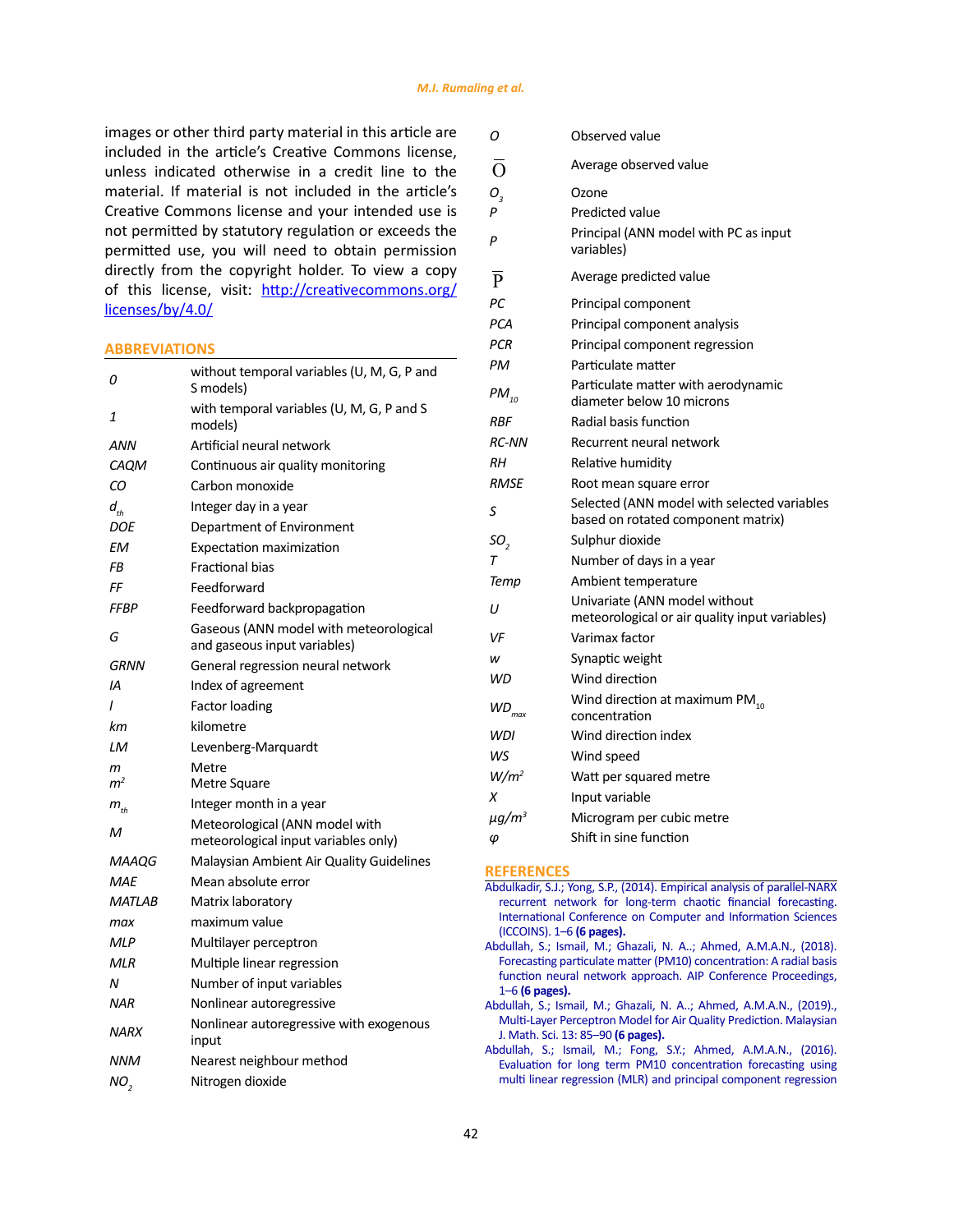<span id="page-16-0"></span>[\(PCR\) models. Environ. Asia. 9\(2\): 101–110](https://www.thaiscience.info/Journals/Article/ENVA/10982852.pdf) **(10 pages).**

- Abdul-Wahab, S.A.; Bakheit, C.S.; Al-Alawi, S.M., (2005) Principal component and multiple regression analysis in modelling of groundlevel ozone and factors affecting its concentrations. Environ. Model. Software. 20(10): 1263–1271 **(9 pages).**
- [Antanasijević, D.Z.; Pocajt, V.V.; Povrenović, D.S.; Ristić, M.D.; Perić-](https://www.sciencedirect.com/science/article/abs/pii/S0048969712014295)Grujić, A.A., (2013). PM $_{10}$  emission forecasting using artificial neural [networks and genetic algorithm input variable optimization. Sci.](https://www.sciencedirect.com/science/article/abs/pii/S0048969712014295)  [Total Environ., 443: 511–519](https://www.sciencedirect.com/science/article/abs/pii/S0048969712014295) **(9 pages).**
- Arhami, M.; Kamali, N.; Rajabi, M.M., (2013). Predicting hourly air pollutant levels using artificial neural networks coupled with uncertainty analysis by Monte Carlo simulations. Environ. Sci. Pollut. Res., 20(7): 4777–4789 **(13 pages).**
- [Azid, A.; Juahir, H.; Toriman, M. E.; Kamarudin, M. K. A.; Saudi, A. S.](https://link.springer.com/article/10.1007/s11270-014-2063-1)  [M.; Hasnam, C.N.C.; Aziz, N.A.A.; Azaman, F.; Latif, M. T.; Zainuddin,](https://link.springer.com/article/10.1007/s11270-014-2063-1)  [S. F. M.; Osman, M. R.; Yamin, M., \(2014\). Prediction of the level](https://link.springer.com/article/10.1007/s11270-014-2063-1)  [of air pollution using principal component analysis and artificial](https://link.springer.com/article/10.1007/s11270-014-2063-1)  [neural network techniques: A case study in Malaysia. Water Air](https://link.springer.com/article/10.1007/s11270-014-2063-1)  [Soil Pollut., 225\(8\): 2063–2076](https://link.springer.com/article/10.1007/s11270-014-2063-1) **(14 pages)**.
- [Besar, S.N.A.; Ladin, M.A.; Harith, N.S.H.; Bolong, N.; Saad, I.; Taha, N.,](https://iopscience.iop.org/article/10.1088/1755-1315/476/1/012066/meta)  [\(2020\). An overview of the transportation issues in Kota Kinabalu,](https://iopscience.iop.org/article/10.1088/1755-1315/476/1/012066/meta)  [Sabah.IOP Conference Series: Earth and Environ. Sci., 1–9](https://iopscience.iop.org/article/10.1088/1755-1315/476/1/012066/meta) **(9 pages).**
- [Biancofiore, F.; Busilacchio, M.; Verdecchia, M.; Tomassetti, B.; Aruffo,](https://www.sciencedirect.com/science/article/abs/pii/S1309104216304056)  [E.; Bianco, S.; Di Tomasso, S.; Colangeli, C.; Rosatelli, G.; Di Carlo, P.,](https://www.sciencedirect.com/science/article/abs/pii/S1309104216304056)  [\(2017\). Recursive neural network model for analysis and forecast of](https://www.sciencedirect.com/science/article/abs/pii/S1309104216304056)  PM10 and PM[2.5. Atmos. Pollut. Res., 8: 652–659](https://www.sciencedirect.com/science/article/abs/pii/S1309104216304056) **(8 pages).**
- [Cabaneros, S.M.L.S.; Calautit, J.K.S.; Hughes, B.R., \(2017\). Hybrid](https://www.sciencedirect.com/science/article/pii/S187661021735974X)  [Artificial Neural Network Models for Effective Prediction and](https://www.sciencedirect.com/science/article/pii/S187661021735974X)  Mitigation of Urban Roadside  $NO<sub>2</sub>$  Pollution. Energy Procedia. [3524–3530](https://www.sciencedirect.com/science/article/pii/S187661021735974X) **(7 pages).**
- [Ceylan, Z.; Bulkan, S., \(2018\). Forecasting PM](https://journal.gnest.org/sites/default/files/Submissions/gnest_02522/gnest_02522_published.pdf)<sub>10</sub> Levels using ANN and [MLR: A case study for Sakarya City. Global Nest J., 20\(2\): 281–290](https://journal.gnest.org/sites/default/files/Submissions/gnest_02522/gnest_02522_published.pdf)  **[\(10 pages\).](https://journal.gnest.org/sites/default/files/Submissions/gnest_02522/gnest_02522_published.pdf)**
- [Chang, H.W. J.; Chee, F.P.; Kong, S.K.S.; Sentian, J., \(2018\). Variability](https://www.koreascience.or.kr/article/JAKO201821142176519.page)  of the PM $_{10}$  concentration in the urban atmosphere of Sabah and its responses to diurnal and weekly changes of CO,  $NO_{2'}$ , SO<sub>2</sub> and [Ozone. Asian J. Atmos. Environ., 12\(2\): 109–126](https://www.koreascience.or.kr/article/JAKO201821142176519.page) **(18 pages).**
- [Díaz-Robles, L.A.; Ortega, J.C.; Fu, J.S.; Reed, G.D.; Chow, J.C; Watson,](https://www.sciencedirect.com/science/article/abs/pii/S1352231008006523)  [J.G.; Moncada-Herrera, J.A., \(2008\). A hybrid ARIMA and artificial](https://www.sciencedirect.com/science/article/abs/pii/S1352231008006523)  [neural networks model to forecast particulate matter in urban](https://www.sciencedirect.com/science/article/abs/pii/S1352231008006523)  [areas: The case of Temuco, Chile. Atmos. Environ., 42: 8331–8340](https://www.sciencedirect.com/science/article/abs/pii/S1352231008006523)  **[\(10 pages\).](https://www.sciencedirect.com/science/article/abs/pii/S1352231008006523)**
- [Djamila, H.; Ming, C.C.; Kumaresan, S., \(2011\). Estimation of exterior](https://www.sciencedirect.com/science/article/abs/pii/S0960148110003137)  [vertical daylight for the humid tropic of Kota Kinabalu city in East](https://www.sciencedirect.com/science/article/abs/pii/S0960148110003137)  [Malaysia. Renewable Energy. 36\(1\): 9–15](https://www.sciencedirect.com/science/article/abs/pii/S0960148110003137) **(7 pages).**
- [Dominick, D.; Juahir, H.; Latif, M.T.; Zain, S.M.; Aris, A.Z., \(2012\). Spatial](https://www.sciencedirect.com/science/article/abs/pii/S1352231012005729)  [assessment of air quality patterns in Malaysia using multivariate](https://www.sciencedirect.com/science/article/abs/pii/S1352231012005729)  [analysis. Atmos. Environ., 60: 172–181](https://www.sciencedirect.com/science/article/abs/pii/S1352231012005729) **(10 pages).**
- [Dotse, S.Q.; Petra, M.I.; Dagar, L.; De Silva, L.C., \(2018\). Application](https://www.sciencedirect.com/science/article/abs/pii/S1309104217304178)  of computational intelligence techniques to forecast daily  $PM_{10}$ [exceedances in Brunei Darussalam. Atmos. Pollut. Res., 9: 358–](https://www.sciencedirect.com/science/article/abs/pii/S1309104217304178) 368 **[\(11 pages\).](https://www.sciencedirect.com/science/article/abs/pii/S1309104217304178)**
- [Elangasinghe, M.A.; Singhal, N.; Dirks, K.N.; Salmond, J.A.;](https://www.sciencedirect.com/science/article/abs/pii/S1352231014003239)  [Samarasinghe, S., \(2014\). Complex time series analysis of PM](https://www.sciencedirect.com/science/article/abs/pii/S1352231014003239)<sub>10</sub> and  $PM_{25}$  for a coastal site using artificial neural network modelling and [k-means clustering. Atmos. Environ., 94: 106–116](https://www.sciencedirect.com/science/article/abs/pii/S1352231014003239) **(11 pages).**
- [Fan, J.; Li, Q.; Hou, J.; Feng, X.; Karimian, H.; Lin, S., \(2013\). A](https://pdfs.semanticscholar.org/06ba/40867d0afef04de404ceefbcf990dec80109.pdf)  [spatiotemporal prediction framework for air pollution based on](https://pdfs.semanticscholar.org/06ba/40867d0afef04de404ceefbcf990dec80109.pdf)  [deep RNN. ISPRS Ann. Photogramm. Remote Sens. Spatial Inf. Sci.:](https://pdfs.semanticscholar.org/06ba/40867d0afef04de404ceefbcf990dec80109.pdf)  15– 2 **[\(8 pages\).](https://pdfs.semanticscholar.org/06ba/40867d0afef04de404ceefbcf990dec80109.pdf)**
- [Feng, X.; Li, Q.; Zhu, Y.; Hou, J.; Jin, L.; Wang, J., \(2015\). Artificial neural](https://www.sciencedirect.com/science/article/pii/S1352231015001491)  networks forecasting of  $PM_{2.5}$  pollution using air mass trajectory [based geographic model and wavelet transformation. Atmos.](https://www.sciencedirect.com/science/article/pii/S1352231015001491)  [Environ., 107, 118–128](https://www.sciencedirect.com/science/article/pii/S1352231015001491) **(11 pages).**
- [Franceschi, F.; Cobo, M.; Figueredo, M., \(2018\). Discovering](https://www.sciencedirect.com/science/article/abs/pii/S1309104217305494)

relationships and forecasting  $PM_{10}$  and  $PM_{25}$  concentrations [in Bogotá Colombia, using Artificial Neural Networks, Principal](https://www.sciencedirect.com/science/article/abs/pii/S1309104217305494) [Component Analysis, and k-means clustering. Atmos. Pollut. Res.,](https://www.sciencedirect.com/science/article/abs/pii/S1309104217305494) [9: 912–922](https://www.sciencedirect.com/science/article/abs/pii/S1309104217305494) **(11 pages).**

- [Graham, J.W., \(2009\). Missing Data Analysis: Making It Work in the](https://www.annualreviews.org/doi/abs/10.1146/annurev.psych.58.110405.085530) [Real World. Annu. Rev. Psychol., 60: 549–579](https://www.annualreviews.org/doi/abs/10.1146/annurev.psych.58.110405.085530) **(31 pages).**
- [Grivas, G.; Chaloulakou, A., \(2006\). Artificial neural network models](https://www.sciencedirect.com/science/article/abs/pii/S1352231005010137) for prediction of PM<sub>10</sub> [hourly concentrations, in the Greater Area of](https://www.sciencedirect.com/science/article/abs/pii/S1352231005010137) [Athens, Greece. Atmos. Environ., 40: 1216–1229](https://www.sciencedirect.com/science/article/abs/pii/S1352231005010137) **(14 pages).**
- [Gvozdić, V.; Kovač-Andrić, E.; Brana, J., \(2011\). Influence of](https://link.springer.com/article/10.1007/s10666-011-9256-4) Meteorological Factors  $NO_2$ ,  $SO_2$ , CO and PM<sub>10</sub> on the Concentration of  $O_3$  [in the Urban Atmosphere of Eastern Croatia. Environ. Model.](https://link.springer.com/article/10.1007/s10666-011-9256-4) [Assess., 16\(5\): 491–501](https://link.springer.com/article/10.1007/s10666-011-9256-4) **(11 pages).**
- [Karri, R.R.; Mohammadyan, M.; Ghoochani, M.; Mohammadpoure,](https://www.sciencedirect.com/science/article/abs/pii/S2210670718301331) [R.A.; Yusup, Y.; Rafatullah, M.; Mohammadyan, M.; Sahu, J. N.,](https://www.sciencedirect.com/science/article/abs/pii/S2210670718301331) [\(2018\). Modeling airborne indoor and outdoor particulate matter](https://www.sciencedirect.com/science/article/abs/pii/S2210670718301331) [using genetic programming. Sustainable Cities Soc., 43: 395–405](https://www.sciencedirect.com/science/article/abs/pii/S2210670718301331) **[\(11 pages\).](https://www.sciencedirect.com/science/article/abs/pii/S2210670718301331)**
- [Kim, K.H.; Kabir, E.; Kabir, S., \(2015\). A review on the human health](https://www.sciencedirect.com/science/article/pii/S0160412014002992) [impact of airborne particulate matter. Environ. Int., 74: 136–143](https://www.sciencedirect.com/science/article/pii/S0160412014002992) **(8 [pages\).](https://www.sciencedirect.com/science/article/pii/S0160412014002992)**
- [Lou, C.; Liu, H.; Li, Y.; Peng, Y.; Wang, J.; Dai, L., \(2017\). Relationships](https://www.sciencedirect.com/science/article/pii/S0160412014002992) of relative humidity with PM<sub>2.5</sub> and PM<sub>10</sub> in the Yangtze River Delta, [China. Environ. Monit. Assess., 74: 136–143](https://www.sciencedirect.com/science/article/pii/S0160412014002992) **(8 pages).**
- [Muhammad Izzuddin, R.; Chee, F.P.; Dayou, J.; Chang, H.W. J.; Kong,](https://www.proquest.com/openview/8bb3186e495ef3b2b7d5d74507f7d2fe/1?pq-origsite=gscholar&cbl=2035006) [S.K.S.; Sentian, J., \(2019\). Temporal Assessment on Variation of](https://www.proquest.com/openview/8bb3186e495ef3b2b7d5d74507f7d2fe/1?pq-origsite=gscholar&cbl=2035006) PM<sub>10</sub> [Concentration in Kota Kinabalu using Principal Component](https://www.proquest.com/openview/8bb3186e495ef3b2b7d5d74507f7d2fe/1?pq-origsite=gscholar&cbl=2035006) [Analysis and Fourier Analysis. Curr. World. Environ., 14\(3\): 400–410](https://www.proquest.com/openview/8bb3186e495ef3b2b7d5d74507f7d2fe/1?pq-origsite=gscholar&cbl=2035006) **[\(11 pages\).](https://www.proquest.com/openview/8bb3186e495ef3b2b7d5d74507f7d2fe/1?pq-origsite=gscholar&cbl=2035006)**
- [Muhammad Izzuddin, R.; Chee, F.P.; Dayou, J.; Chang, H.W.J.; Kong,](http://asianjae.org/xml/23538/23538.pdf) [S.K.S.; Sentian, J., \(2020\). Missing Value Imputation for PM](http://asianjae.org/xml/23538/23538.pdf) [Concentration in Sabah using Nearest Neighbour Method \(NNM\)](http://asianjae.org/xml/23538/23538.pdf) [and Expectation Maximization \(EM\) Algorithm. Asian J. Atmos.](http://asianjae.org/xml/23538/23538.pdf) [Environ., 14\(1\): 62–72](http://asianjae.org/xml/23538/23538.pdf) **(11 pages).**
- [Munir, S.; Habeebullah; T.M.; Mohammed, A.M.F.; Morsy, E.A.; Rehan,](https://aaqr.org/articles/aaqr-16-03-2015aac-0117) M.; Ali, K., (2017). Analysing PM<sub>25</sub> and its association with PM<sub>10</sub> and [meteorology in the arid climate of Makkah, Saudi Arabia. Aerosol](https://aaqr.org/articles/aaqr-16-03-2015aac-0117) [Air Qual. Res., 17: 453–464](https://aaqr.org/articles/aaqr-16-03-2015aac-0117) **(12 pages).**
- [Noor, H.M.; Nasrudin, N.; Foo, J., \(2014\). Determinants of Customer](https://www.sciencedirect.com/science/article/pii/S1877042814055347) [Satisfaction of Service Quality: City Bus Service in Kota Kinabalu,](https://www.sciencedirect.com/science/article/pii/S1877042814055347) [Malaysia. Procedia Social Behav. Sci., 153: 595–605](https://www.sciencedirect.com/science/article/pii/S1877042814055347) **(11 pages).**
- [Özbay, B.; Keskin, G.A.; Doǧruparmak, Ş.Ç.; Ayberk, S., \(2011\).](https://www.sciencedirect.com/science/article/pii/S0169809511001839) [Multivariate methods for ground-level ozone modeling. Atmos.](https://www.sciencedirect.com/science/article/pii/S0169809511001839) [Res., 102: 57–65](https://www.sciencedirect.com/science/article/pii/S0169809511001839) **(9 pages).**
- [Paschalidou, A.K.; Karakitsios, S.; Kleanthous, S.; Kassomenos, P.A.,](https://link.springer.com/article/10.1007/s11356-010-0375-2) (2011). Forecasting hourly PM<sub>10</sub> [concentration in Cyprus through](https://link.springer.com/article/10.1007/s11356-010-0375-2) [artificial neural networks and multiple regression models:](https://link.springer.com/article/10.1007/s11356-010-0375-2) [Implications to local environmental management. Environ. Sci.](https://link.springer.com/article/10.1007/s11356-010-0375-2) [Pollut. Res., 18\(2\): 316–327](https://link.springer.com/article/10.1007/s11356-010-0375-2) **(10 pages).**
- [Polat, E.; Gunay, S., \(2015\). The Comparison of Partial Least Squares](https://www.airitilibrary.com/Publication/alDetailedMesh?DocID=16838602-201510-201510220031-201510220031-663-692) [Regression, Principal Component Regression and Ridge Regression](https://www.airitilibrary.com/Publication/alDetailedMesh?DocID=16838602-201510-201510220031-201510220031-663-692) [With Multiple Linear Regression for Predicting PM](https://www.airitilibrary.com/Publication/alDetailedMesh?DocID=16838602-201510-201510220031-201510220031-663-692)<sub>10</sub> Concentration Level Based on Meteorological Parameters. J. Data Sci., 13: 663-692 **[\(10 pages\).](https://www.airitilibrary.com/Publication/alDetailedMesh?DocID=16838602-201510-201510220031-201510220031-663-692)**
- [Potdar, K.; Pardawala, T.S., \(2017\). Forecasting Ambient Air Quality in](https://www.researchgate.net/profile/Kedar-Potdar-2/publication/314234977_Forecasting_Ambient_Air_Quality_in_Mumbai_using_Neural_Networks/links/58bc284692851c471d563632/Forecasting-Ambient-Air-Quality-in-Mumbai-using-Neural-Networks.pdf) [Mumbai using Neural Networks. 5](https://www.researchgate.net/profile/Kedar-Potdar-2/publication/314234977_Forecasting_Ambient_Air_Quality_in_Mumbai_using_Neural_Networks/links/58bc284692851c471d563632/Forecasting-Ambient-Air-Quality-in-Mumbai-using-Neural-Networks.pdf)<sup>th</sup> National Conference on Role of [Engineers in Nation Building: 1–4](https://www.researchgate.net/profile/Kedar-Potdar-2/publication/314234977_Forecasting_Ambient_Air_Quality_in_Mumbai_using_Neural_Networks/links/58bc284692851c471d563632/Forecasting-Ambient-Air-Quality-in-Mumbai-using-Neural-Networks.pdf) **(4 pages).**
- [Saxena, S.; Mathur, A.K., \(2017\). Prediction of Respirable Particulate](http://asianssr.org/index.php/ajct/article/view/301) Matter (PM<sub>10</sub>[\) Concentration using Artificial Neural Network in Kota](http://asianssr.org/index.php/ajct/article/view/301) [City. Asian J. of Convergence Technol., 3\(3\): 1–7](http://asianssr.org/index.php/ajct/article/view/301) **(7 pages).**
- [Shahraiyni, H.T.; Sodoudi, S., \(2016\). Statistical modeling approaches](https://www.mdpi.com/2073-4433/7/2/15) for PM<sub>10</sub> [prediction in urban areas; A review of 21st-century studies.](https://www.mdpi.com/2073-4433/7/2/15) [Atmos., 2\(15\): 1–24](https://www.mdpi.com/2073-4433/7/2/15) **(24 pages).**
- [Shekarrizfard, M.; Karimi-Jashni, A.; Hadad, K., \(2012\). Wavelet](https://link.springer.com/article/10.1007/s11356-011-0554-9) transform-based artificial neural networks (WT-ANN) in  $PM_{10}$